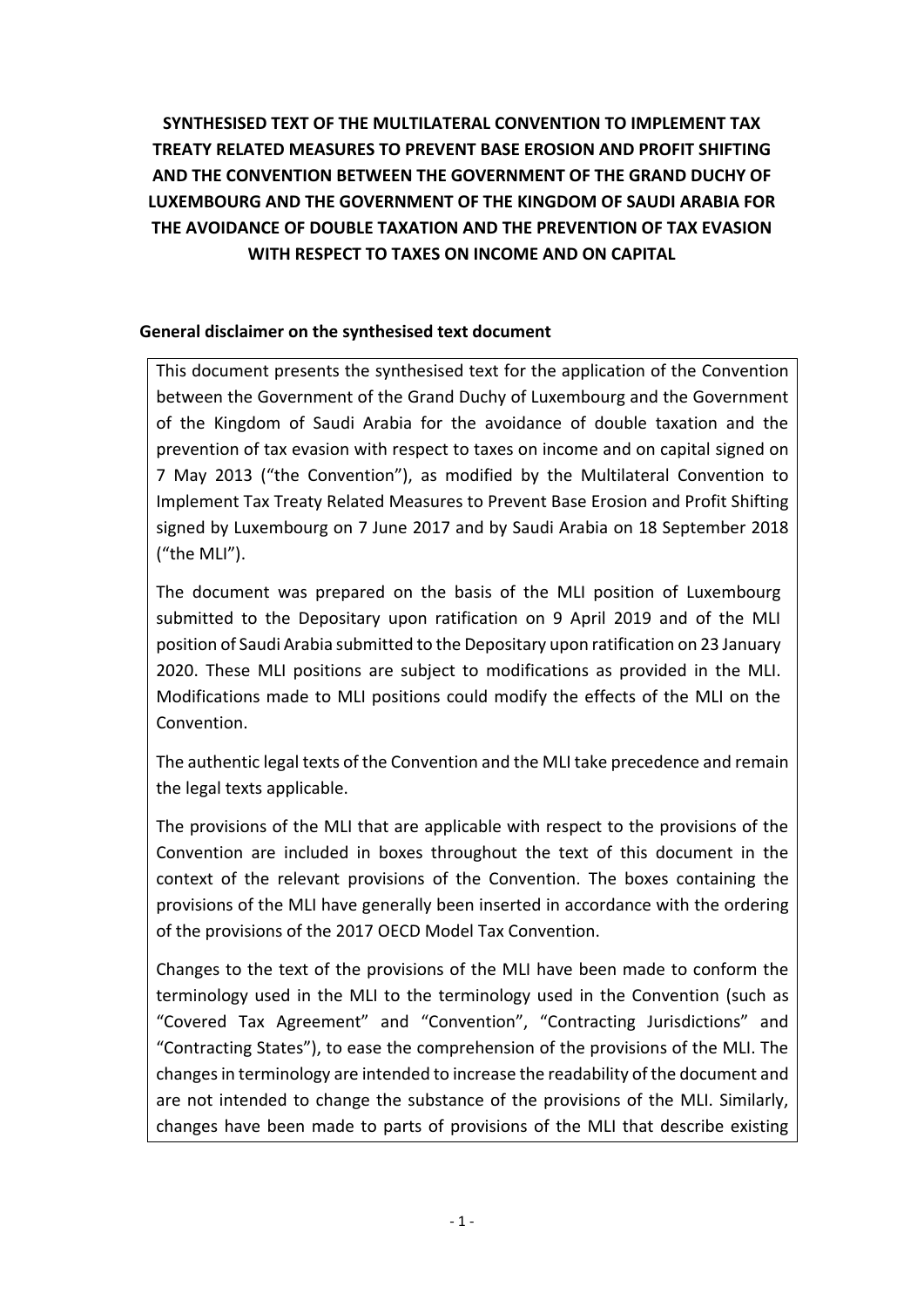provisions of the Convention: descriptive language has been replaced by legal references of the existing provisions to ease the readability.

In all cases, references made to the provisions of the Convention or to the Convention must be understood as referring to the Convention as modified by the provisions of the MLI, provided such provisions of the MLI have taken effect.

### References

The authentic legal text of the Convention can be found at the following link:

[impotsdirects.public.lu](https://impotsdirects.public.lu/fr.html)

The text of the MLI and the MLI position of Luxembourg submitted to the Depositary upon ratification on 9 April 2019 and of the MLI position of Saudi Arabia submitted to the Depositary upon ratification on 23 January 2020 can be found on the MLI [Depositary \(OECD\) webpage.](https://www.oecd.org/tax/treaties/multilateral-convention-to-implement-tax-treaty-related-measures-to-prevent-beps.htm)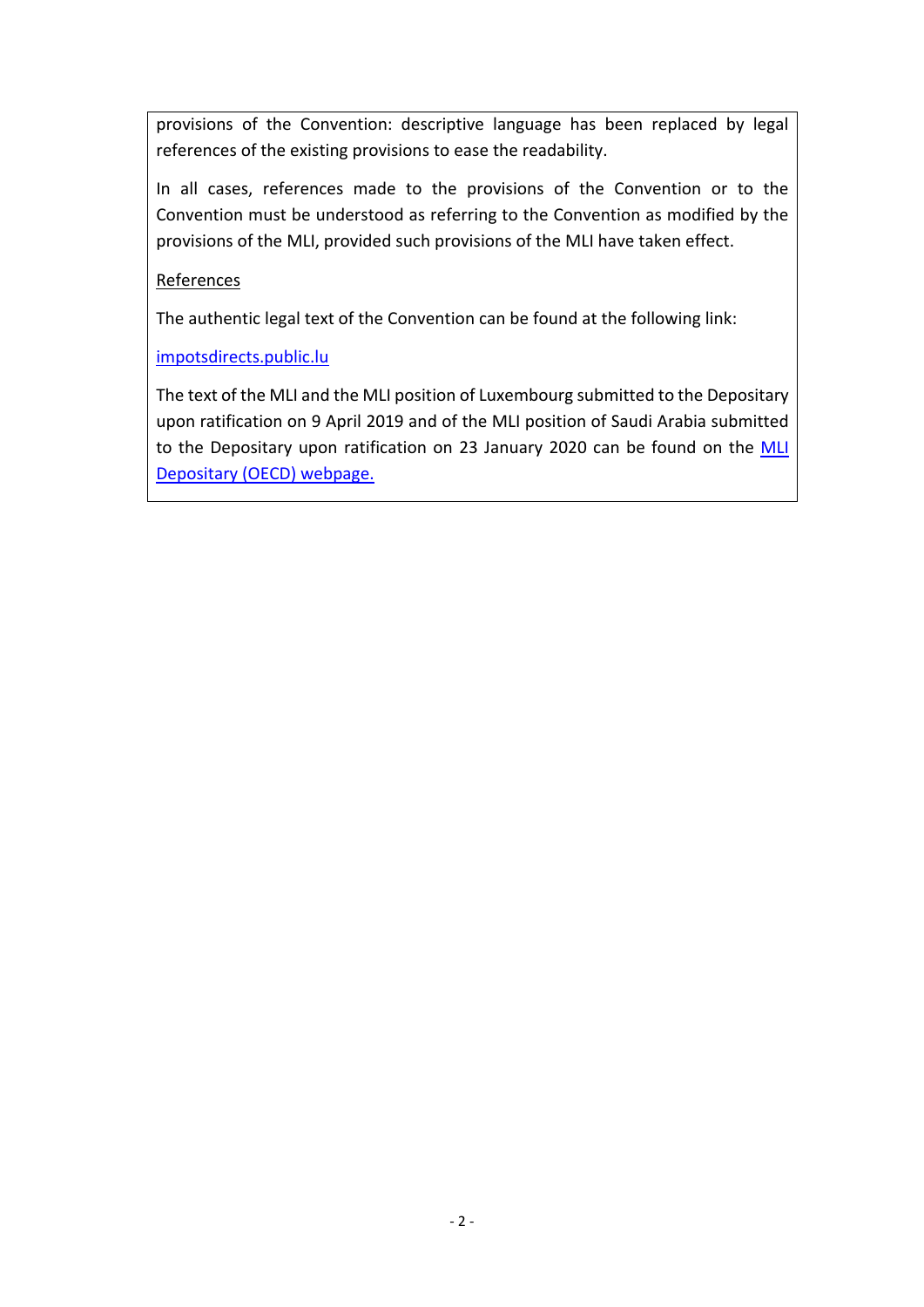### **Disclaimer on the entry into effect of the provisions of the MLI**

### Entry into Effect of the MLI Provisions

The provisions of the MLI applicable to this Convention do not take effect on the same dates as the original provisions of the Convention. Each of the provisions of the MLI could take effect on different dates, depending on the types of taxes involved (taxes withheld at source or other taxes levied) and on the choices made by Luxembourg and Saudi Arabia in their MLI positions.

Dates of the deposit of instruments of ratification, acceptance or approval: 9 April 2019 for Luxembourg and 23 January 2020 for Saudi Arabia.

Entry into force of the MLI: 1 August 2019 for Luxembourg and 1 May 2020 for Saudi Arabia.

Unless it is stated otherwise elsewhere in this document, the provisions of the MLI have effect with respect to the Convention:

In Luxembourg:

- with respect of taxes withheld at source on amounts paid or credited to nonresidents, where the event giving rise to such taxes occurs on or after 1 January 2021;
- with respect to all other taxes, for taxes levied with respect to taxable periods beginning on or after 1 November 2020.

In Saudi Arabia:

- with respect of taxes withheld at source on amounts paid or credited to nonresidents, where the event giving rise to such taxes occurs on or after 1 January 2021;
- with respect to all other taxes, for taxes levied with respect to taxable periods beginning on or after 1 November 2020.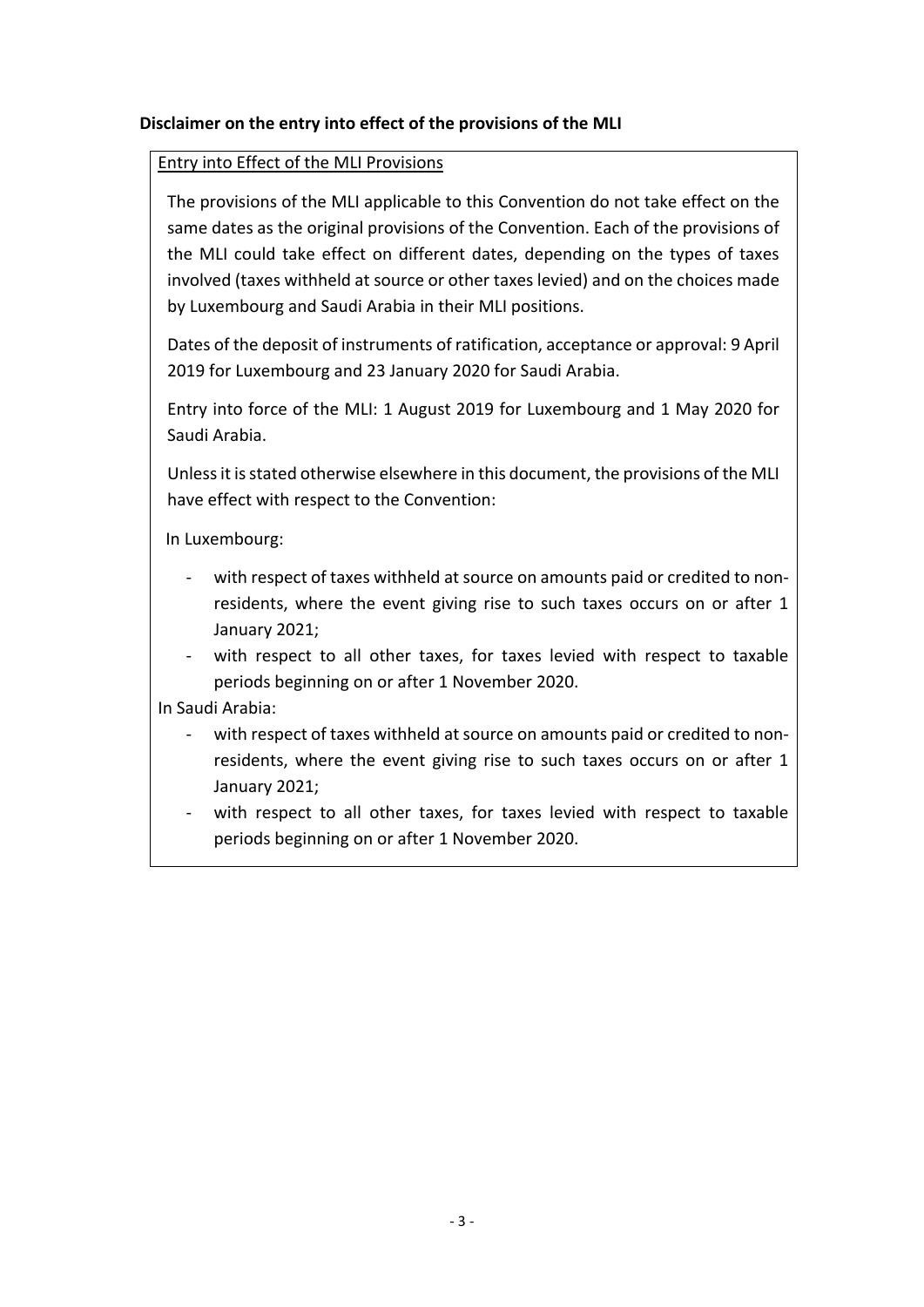#### **CONVENTION**

# **BETWEEN THE GOVERNMENT OF THE GRAND DUCHY OF LUXEMBOURG AND THE GOVERNMENT OF THE KINGDOM OF SAUDI ARABIA FOR THE AVOIDANCE OF DOUBLE TAXATION AND THE PREVENTION OF TAX EVASION WITH RESPECT TO TAXES ON INCOME AND ON CAPITAL**

The Government of the Grand Duchy of Luxembourg and the Government of the Kingdom of Saudi Arabia

**[Replaced by paragraph 1 and paragraph 3 of Article 6 of the MLI]** [Desiring to conclude a Convention for the avoidance of double taxation and the prevention of tax evasion with respect to taxes on income and on capital,]

*The following paragraph 1 and paragraph 3 of Article 6 of the MLI replace the text referring to an intent to eliminate double taxation in the preamble of this Convention:*

*ARTICLE 6 OF THE MLI – PURPOSE OF A COVERED TAX AGREEMENT*

Desiring to further develop their economic relationship and to enhance their cooperation in tax matters,

Intending to eliminate double taxation with respect to the taxes covered by [*this Convention*] without creating opportunities for non-taxation or reduced taxation through tax evasion or avoidance (including through treaty-shopping arrangements aimed at obtaining reliefs provided in [*the Convention*] for the indirect benefit of residents of third jurisdictions),

Have agreed as follows:

### **Article 1**

### **PERSONS COVERED**

This Convention shall apply to persons who are residents of one or both of the Contracting States.

### **Article 2**

### **TAXES COVERED**

1. This Convention shall apply to taxes on income and on capital imposed on behalf of a Contracting State or of its administrative subdivisions or local authorities, irrespective of the manner in which they are levied.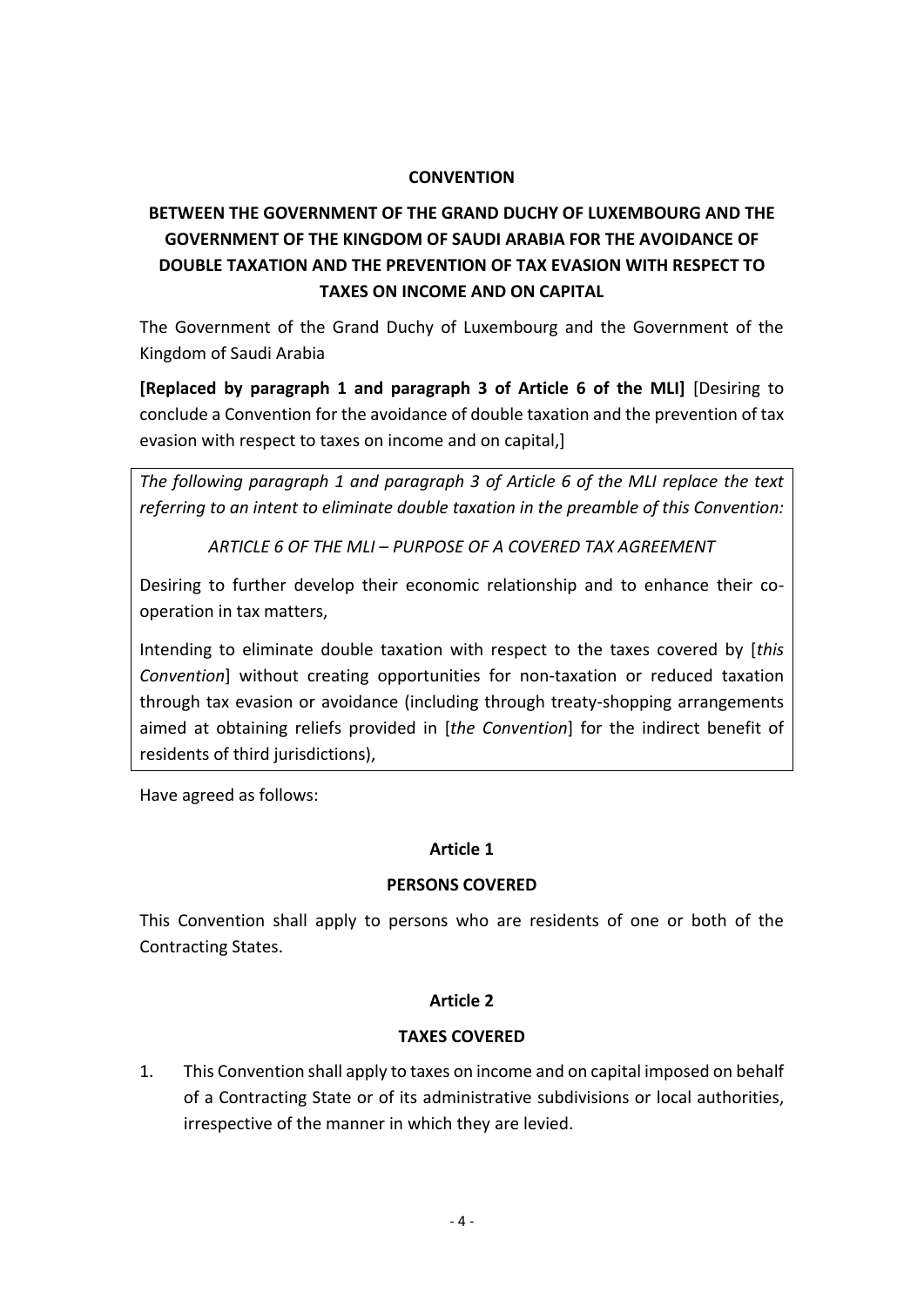- 2. There shall be regarded as taxes on income and on capital all taxes imposed on total income, on total capital, or on elements of income or of capital, including taxes on gains from the alienation of movable or immovable property, taxes on the total amounts of wages or salaries paid by enterprises, as well as taxes on capital appreciation.
- 3. The existing taxes to which this Convention shall apply are in particular:
	- a) in the case of the Kingdom of Saudi Arabia:
		- (i) the Zakat; and
		- (ii) the income tax including the natural gas investment tax; (hereinafter referred to as the "Saudi Tax");
	- b) in the case of the Grand Duchy of Luxembourg:
		- (i) the income tax on individuals;
		- (ii) the corporation tax;
		- (iii) the capital tax; and
		- (iv) the communal trade tax;
		- (hereinafter referred to as "Luxembourg tax").
- 4. This Convention shall apply also to any identical or substantially similar taxes that are imposed after the date of signature of this Convention in addition to, or in place of, the existing taxes. The competent authorities of the Contracting States shall notify each other of any significant changes that have been made in their respective taxation laws.

#### **GENERAL DEFINITIONS**

- 1. For the purposes of this Convention, unless the context otherwise requires:
	- a) the term "Kingdom of Saudi Arabia" means the territory of the Kingdom of Saudi Arabia which also includes the area outside the territorial waters, where the Kingdom of Saudi Arabia exercises its sovereign and jurisdictional rights in their waters, sea bed, subsoil and natural resources by virtue of its law and international law;
	- b) the term "Luxembourg" means the Grand Duchy of Luxembourg and, when used in a geographical sense, means the territory of the Grand Duchy of Luxembourg;
	- c) the terms "a Contracting State" and "the other Contracting State" mean the Kingdom of Saudi Arabia or the Grand Duchy of Luxembourg as the context requires;
	- d) the term "person" includes an individual, a company and any other body of persons, including the State, its administrative subdivisions or local authorities;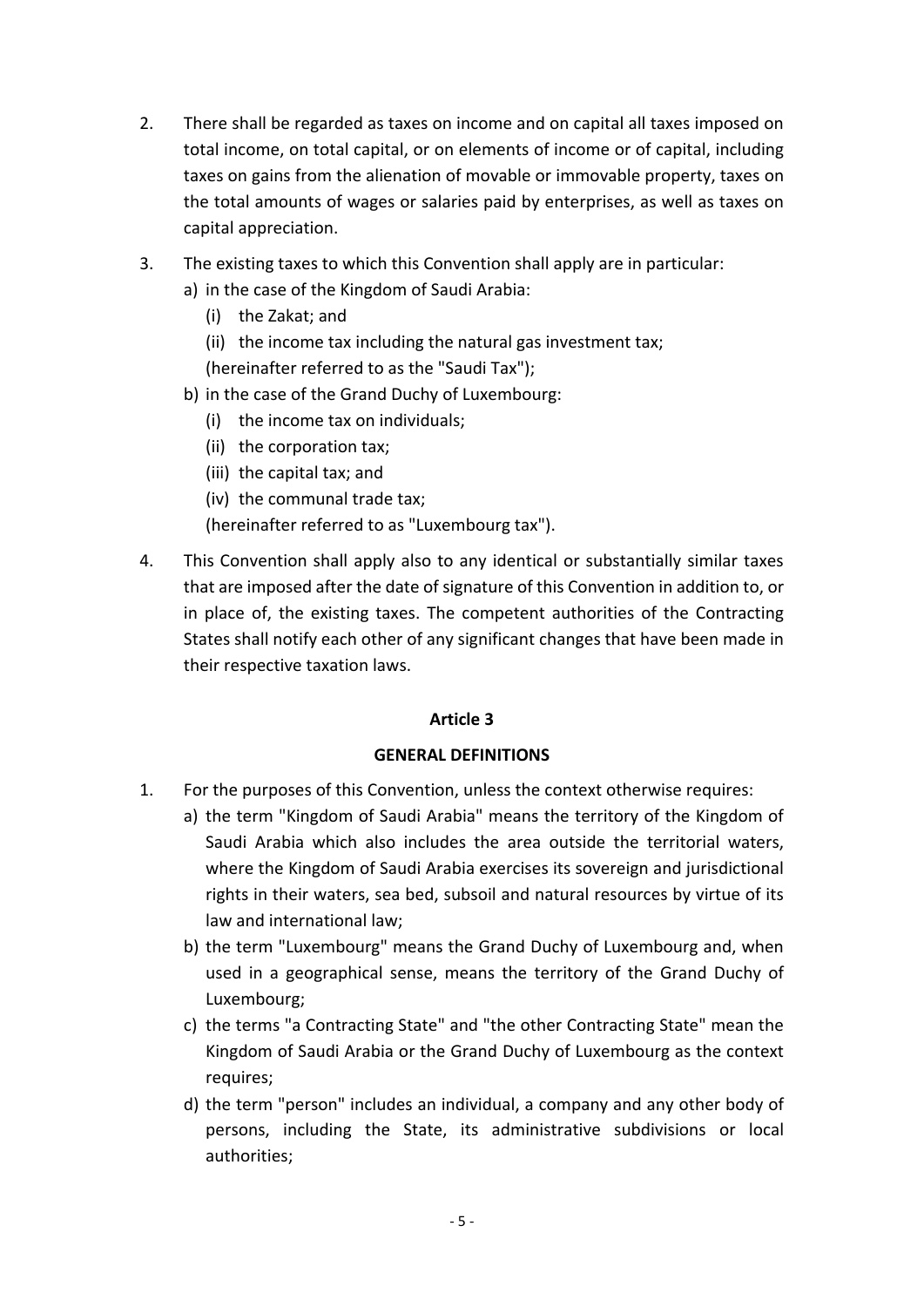- e) the term "company" means any body corporate or any entity that is treated as a body corporate for tax purposes;
- f) the terms "enterprise of a Contracting State" and "enterprise of the other Contracting State" mean respectively an enterprise carried on by a resident of a Contracting State and an enterprise carried on by a resident of the other Contracting State;
- g) the term "international traffic" means any transport by a ship or aircraft operated by an enterprise that has its place of effective management in a Contracting State, except when the ship or aircraft is operated solely between places in the other Contracting State;
- h) the term "competent authority" means:
	- (i) in the case of the Kingdom of Saudi Arabia, the Ministry of Finance represented by the Minister of Finance or his authorised representative;
	- (ii) in the case of Luxembourg, the Minister of Finance or his authorised representative;
- i) the term "national" means:
	- (i) any individual possessing the nationality of a Contracting State;
	- (ii) any legal person, partnership or association deriving its status as such from the laws in force in a Contracting State.
- 2. As regards the application of this Convention at any time by a Contracting State, any term not defined therein shall, unless the context otherwise requires, have the meaning that it has at that time under the law of that State for the purposes of the taxes to which this Convention applies, any meaning under the applicable tax laws of that State prevailing over a meaning given to the term under other laws of that State.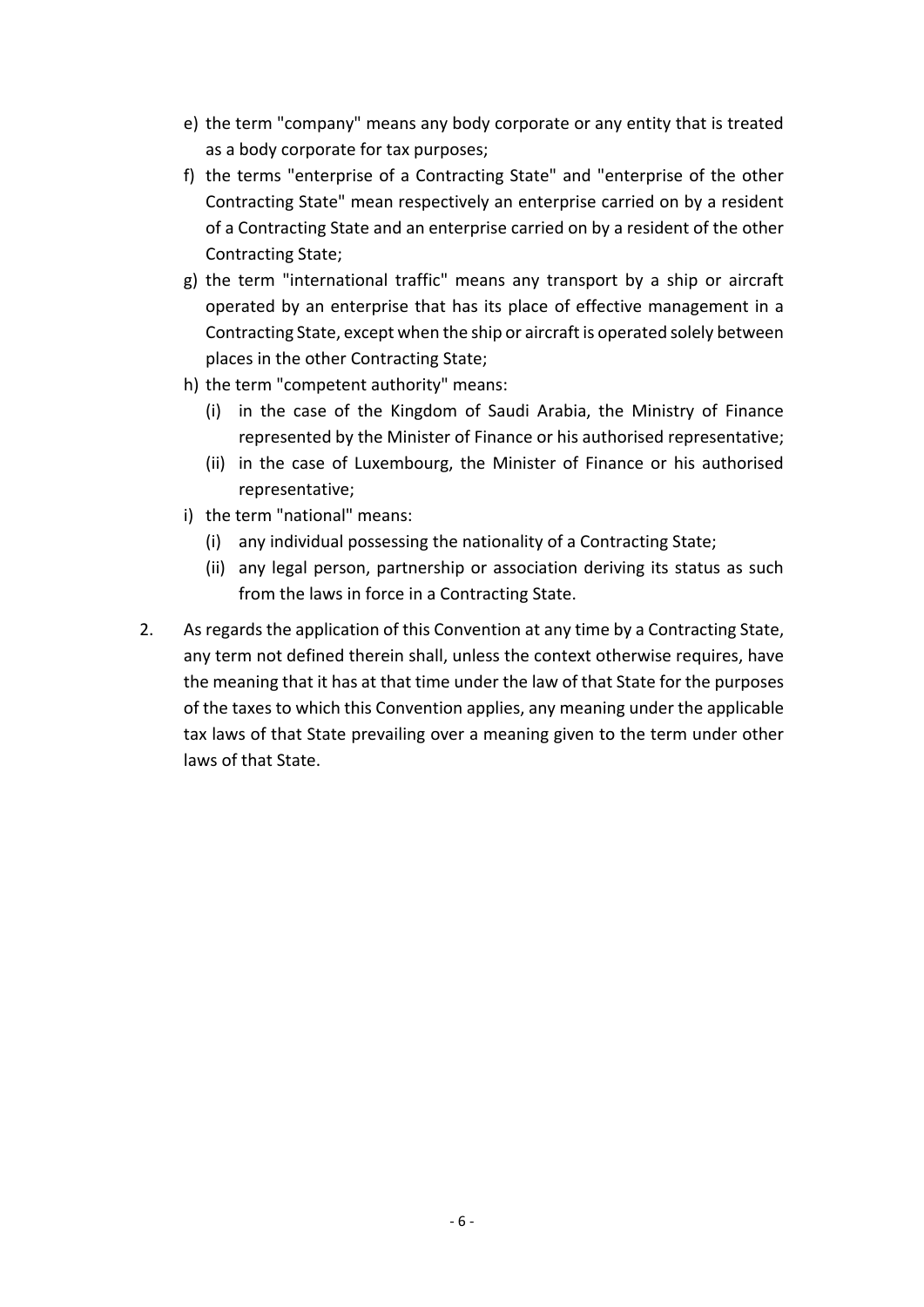#### **RESIDENT**

- 1. For the purposes of this Convention, the term "resident of a Contracting State" means any person who, under the laws of that State, is liable to tax therein by reason of his domicile, residence, place of incorporation, place of management or any other criterion of a similar nature, and also includes that State and any administrative subdivision or local authority thereof. This term, however, does not include any person who is liable to tax in that State in respect only of income from sources in that State or capital situated therein.
- 2. Where by reason of the provisions of paragraph 1 of this Article, an individual is a resident of both Contracting States, then his status shall be determined as follows:
	- a) he shall be deemed to be a resident only of the Contracting State in which he has a permanent home available to him; if he has a permanent home available to him in both Contracting States, he shall be deemed to be a resident only of the Contracting State with which his personal and economic relations are closer (centre of vital interests);
	- b) if the Contracting State in which he has his centre of vital interests cannot be determined, or if he has not a permanent home available to him in either Contracting State, he shall be deemed to be a resident only of the Contracting State in which he has an habitual abode;
	- c) if he has an habitual abode in both Contracting States or in neither of them, he shall be deemed to be a resident only of the Contracting State of which he is a national;
	- d) if he is a national of both Contracting States or of neither of them, the competent authorities of the Contracting States shall settle the question by mutual agreement.
- 3. Where by reason of the provisions of paragraph 1 of this Article a person other than an individual is a resident of both Contracting States, then it shall be deemed to be a resident only of the State in which its place of effective management is situated.

#### **Article 5**

### **PERMANENT ESTABLISHMENT**

- 1. For the purposes of this Convention, the term "permanent establishment" means a fixed place of business through which the business of an enterprise is wholly or partly carried on.
- 2. The term "permanent establishment" includes especially: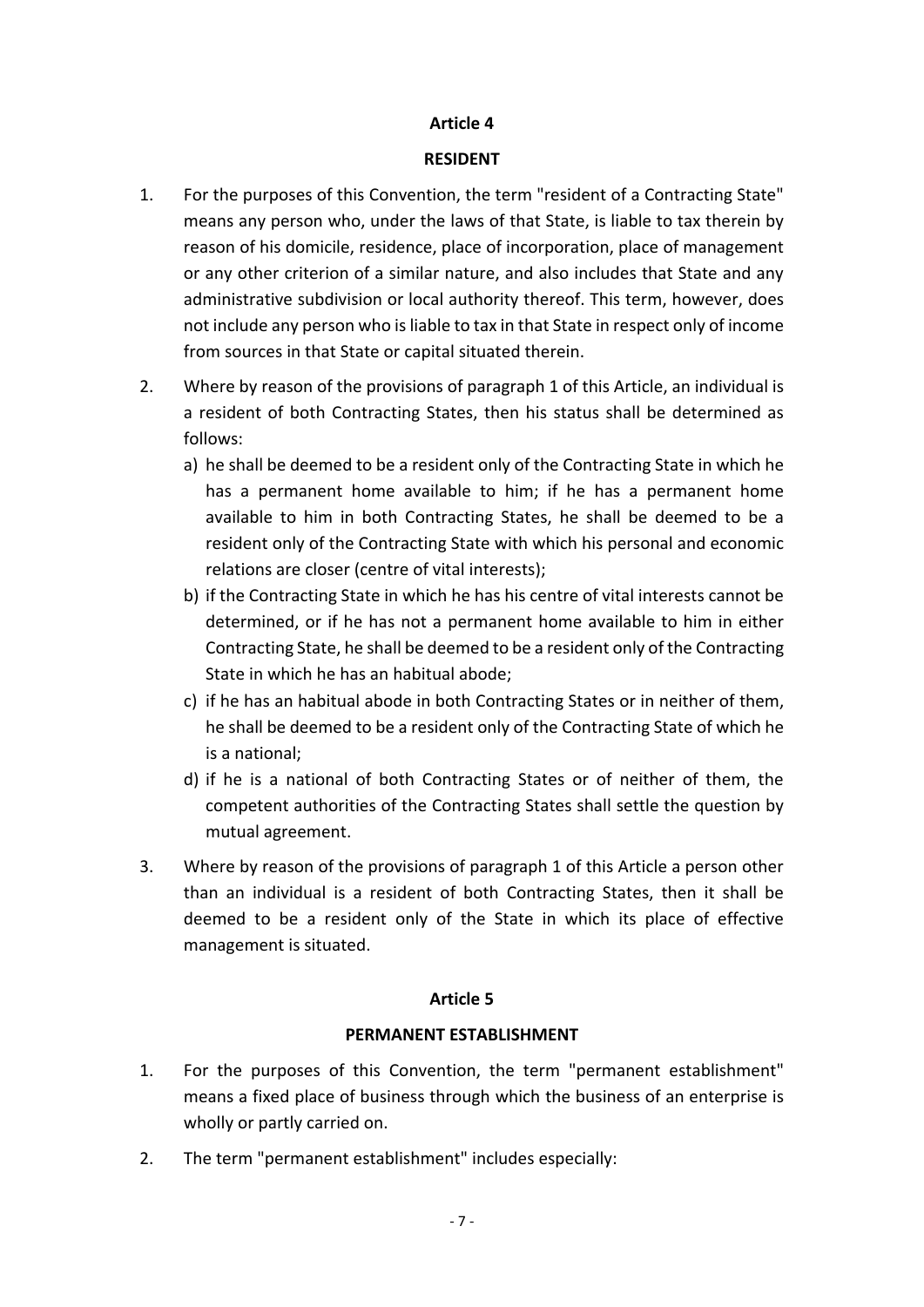- a) a place of management;
- b) a branch;
- c) an office;
- d) a factory;
- e) a workshop, and
- f) any place of extraction of natural resources.
- 3. The term "permanent establishment" also includes:
	- a) a building site, a construction, a dredging project or assembly or installation project, or supervisory activities, in connection therewith, but only where such site, project or activities continue for a period more than 6 months;
	- b) the furnishing of services, including consultancy services, by an enterprise through employees or other personnel engaged by the enterprise for such purpose, but only where activities of that nature continue (for the same or a connected project) within a Contracting State for a period or periods aggregating more than 6 months within any 12-month period.
- 4. Notwithstanding the preceding provisions of this Article, the term "permanent establishment" shall be deemed not to include:
	- a) the use of facilities solely for the purpose of storage, display or delivery of goods or merchandise belonging to the enterprise;
	- b) the maintenance of a stock of goods or merchandise belonging to the enterprise solely for the purpose of storage, display or delivery;
	- c) the maintenance of a stock of goods or merchandise belonging to the enterprise solely for the purpose of processing by another enterprise;
	- d) the maintenance of a fixed place of business solely for the purpose of purchasing goods or merchandise or of collecting information, for the enterprise;
	- e) the maintenance of a fixed place of business solely for the purpose of carrying on, for the enterprise, any other activity of a preparatory or auxiliary character;
	- f) the maintenance of a fixed place of business solely for any combination of activities mentioned in sub-paragraphs a) to e) , provided that the overall activity of the fixed place of business resulting from this combination is of a preparatory or auxiliary character;
	- g) the sale of goods or merchandise belonging to the enterprise displayed at an occasional temporary fair or exhibition alter the closing of the said fair or exhibition.
- 5. Notwithstanding the provisions of paragraphs 1 and 2 of this Article, where a person - other than an agent of an independent status to whom paragraph 6 of this Article applies - is acting in a Contracting State on behalf of an enterprise of the other Contracting State and has, and habitually exercises, in a Contracting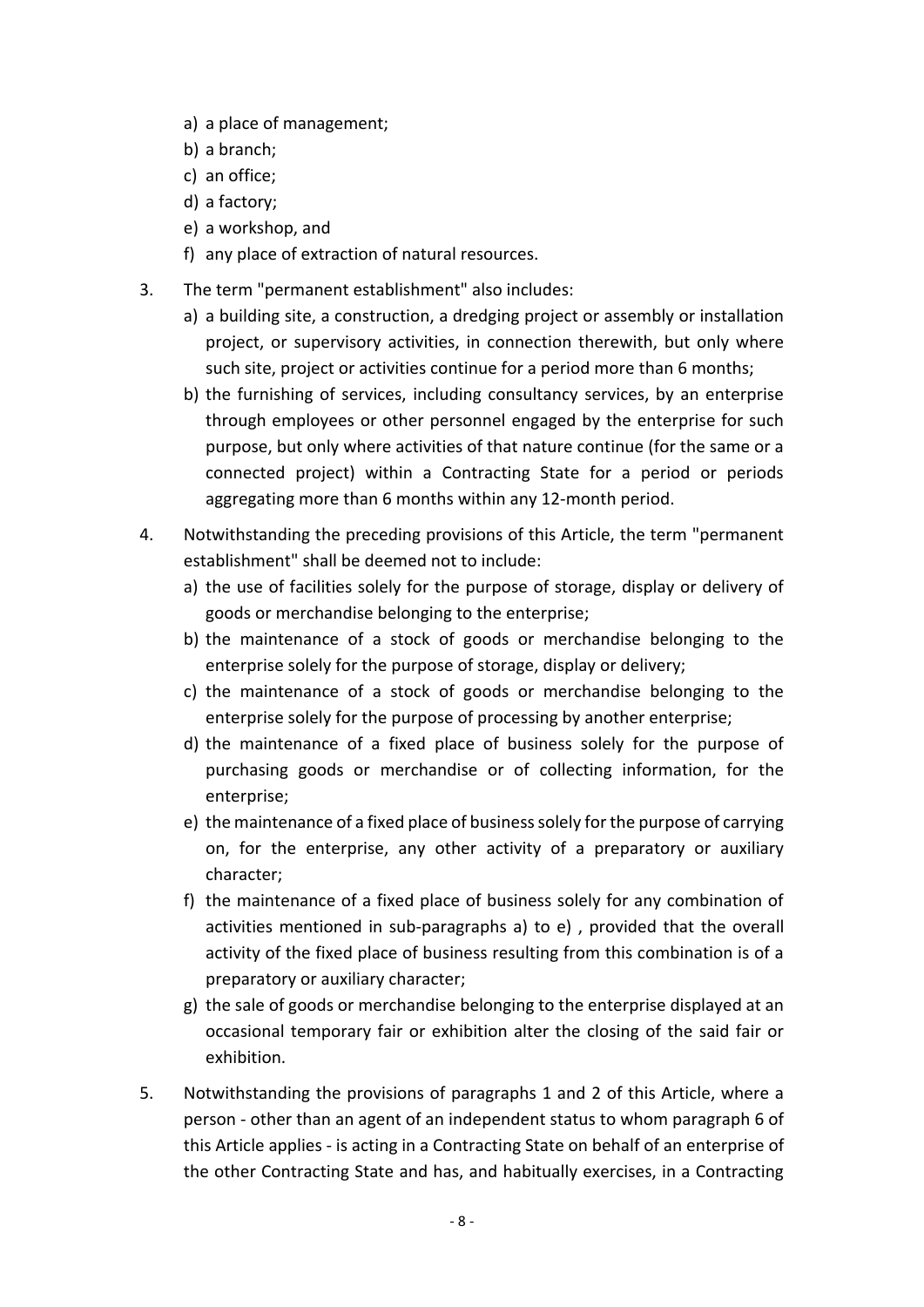State an authority to conclude contracts in the name of the enterprise, that enterprise shall be deemed to have a permanent establishment in that Contracting State in respect of any activities which that person undertakes for the enterprise, unless the activities of such person are limited to those mentioned in paragraph 4 of this Article which, if exercised through a fixed place of business, would not make this fixed place of business a permanent establishment under the provisions of that paragraph.

- 6. An enterprise of a Contracting State shall not be deemed to have a permanent establishment in the other Contracting State merely because it carries on business in that other State through a broker, general commission agent or any other agent of an independent status, provided that such persons are acting in the ordinary course of their business.
- 7. The fact that a company which is a resident of a Contracting State controls or is controlled by a company which is a resident of the other Contracting State, or which carries on business in that other State (whether through a permanent establishment or otherwise), shall not of itself constitute either company a permanent establishment of the other.

#### **Article 6**

#### **INCOME FROM IMMOVABLE PROPERTY**

- 1. Income derived by a resident of a Contracting State from immovable property (including income from agriculture or forestry) situated in the other Contracting State may be taxed in that other Contracting State.
- 2. The term "immovable property" shall have the meaning which it has under the law of the Contracting State in which the property in question is situated. The term shall in any case include property accessory to immovable property, livestock and equipment used in agriculture and forestry, rights to which the provisions of general law respecting landed property apply, usufruct of immovable property and rights to variable or fixed payments as consideration for the working of, or the right to work, mineral deposits, sources and other natural resources; ships, boats and aircraft shall not be regarded as immovable property.
- 3. The provisions of paragraph 1 of this Article shall apply to income derived from the direct use, letting, or use in any other form of immovable property.
- 4. The provisions of paragraphs 1 and 3 of this Article shall also apply to the income from immovable property of an enterprise and to income from immovable property used for the performance of independent personal services.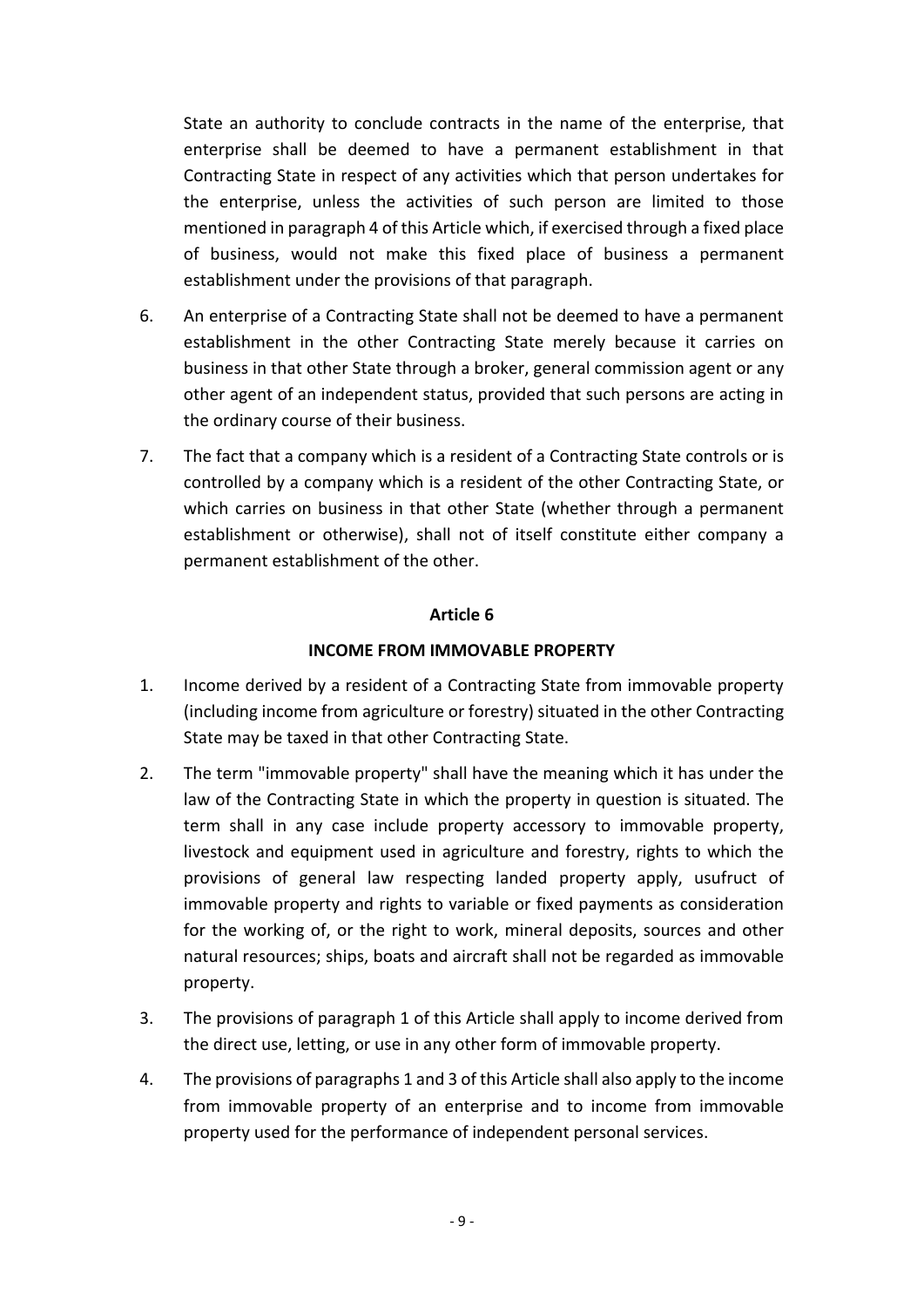#### **BUSINESS PROFITS**

- 1. The profits of an enterprise of a Contracting State shall be taxable only in that State unless the enterprise carries on business in the other Contracting State through a permanent establishment situated therein. If the enterprise carries on business as aforesaid, the profits of the enterprise may be taxed in the other State but only so much of them as is attributable to that permanent establishment.
- 2. Subject to the provisions of paragraph 3 of this Article, where an enterprise of a Contracting State carries on business in the other Contracting State through a permanent establishment situated therein, there shall in each Contracting State be attributed to that permanent establishment the profits which it might be expected to make if it were a distinct and separate enterprise engaged in the same or similar activities under the same or similar conditions and dealing wholly independently with the enterprise of which it is a permanent establishment.
- 3. In the determination of the profits of a permanent establishment, there shall be allowed as deductions expenses which are incurred for the purposes of the business of the permanent establishment, including executive and general administrative expenses so incurred, whether in the State in which the permanent establishment is situated or elsewhere. However, no such deduction shall be allowed in respect of amounts, if any, paid (otherwise than towards reimbursement of actual expenses) by the permanent establishment to the head office of the enterprise or any of its other offices, by way of royalties, fees or other similar payments in return for the use of patents or other rights, or by way of commission, for specific services performed or for management, or, except in the case of a banking enterprise, by way of income from debt-claims with regard to moneys lent to the permanent establishment. Likewise, no account shall be taken, in the determination of the profits of a permanent establishment, for amounts charged (otherwise than towards reimbursement of actual expenses), by the permanent establishment to the head office of the enterprise or any of its other offices, by way of royalties, fees or other similar payments in return for the use of patents or other rights, or by way of commission for specific services performed or for management, or, except in the case of a banking enterprise, by way of income from debt-claims with regard to moneys lent to the head office of the enterprise or any of its other offices.
- 4. Notwithstanding other provisions, the business profits derived by an enterprise of a Contracting State from the exportation of merchandise to the other Contracting State shall not be taxed in that other Contracting State. Where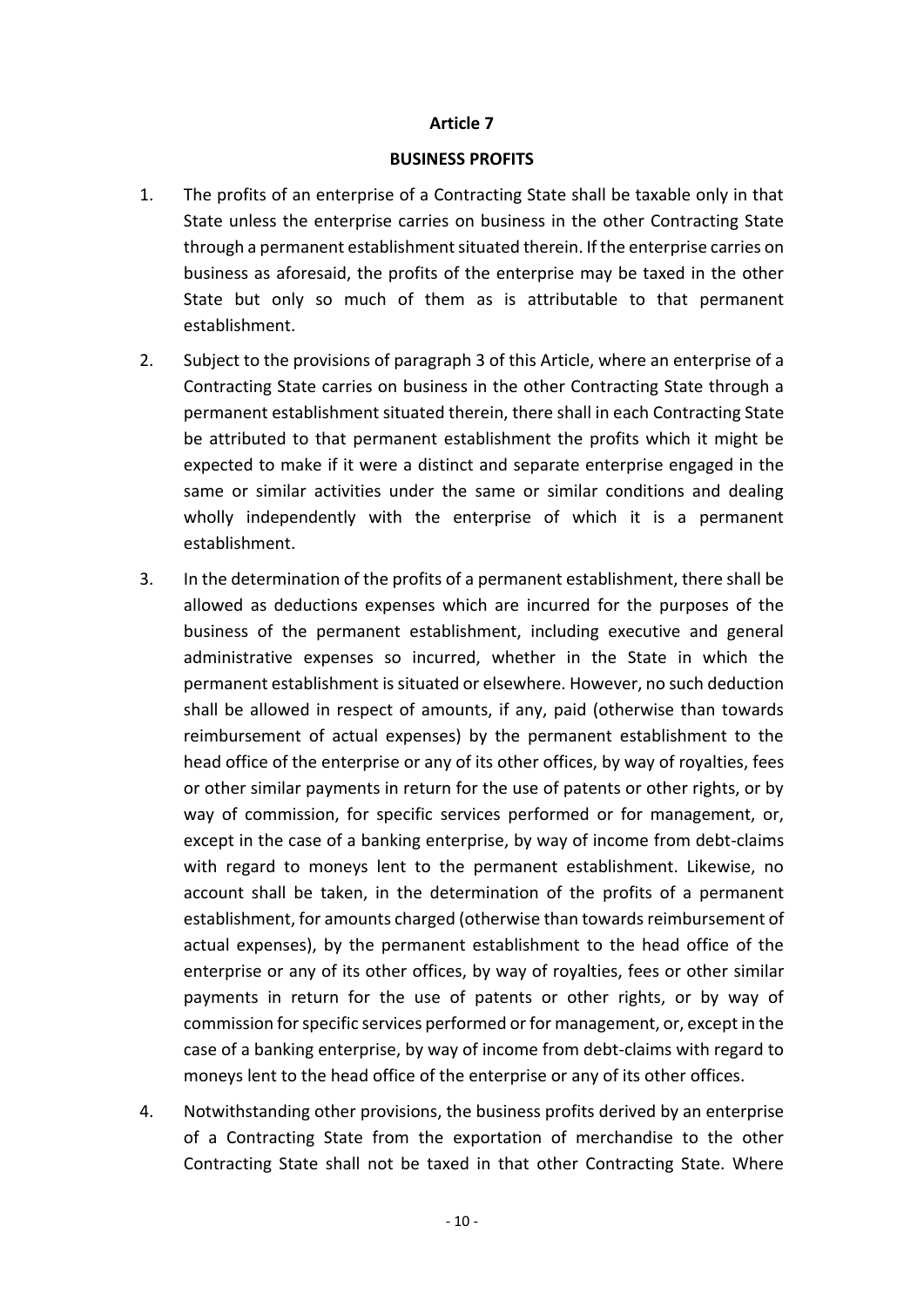export contracts include other activities carried on through a permanent establishment in the other Contracting State profits derived from such activities may be taxed in the other Contracting State.

- 5. The term "business profits" includes, but is not limited to income derived from manufacturing, mercantile, banking, insurance, from the Operation of inland transportation, the furnishing of services and the rental of tangible personal movable property. Such a term does not include the performance of personal services by an individual either as an employee or in an independent capacity.
- 6. Each Contracting State shall apply its domestic law with regard to insurance activities.
- 7. Where profits include items of income which are dealt with separately in other Articles of this Convention, then the provisions of those Articles shall not be affected by the provisions of this Article.

### **Article 8**

#### **SHIPPING AND AIR TRANSPORT**

- 1. Profits from the operation of ships or aircraft in international traffic shall be taxable only in the Contracting State in which the place of effective management of the enterprise is situated.
- 2. If the place of effective management of a shipping enterprise is aboard a ship, then it shall be deemed to be situated in the Contracting State in which the home harbour of the ship is situated, or, if there is no such home harbour, in the Contracting State of which the operator of the ship is a resident.
- 3. The provisions of paragraph 1 of this Article shall also apply to profits from the participation in a pool, a joint business or an international operating agency.

#### **Article 9**

#### **ASSOCIATED ENTERPRISES**

- 1. Where:
	- a) an enterprise of a Contracting State participates directly or indirectly in the management, control or capital of an enterprise of the other Contracting State, or
	- b) the same persons participate directly or indirectly in the management, control or capital of an enterprise of a Contracting State and an enterprise of the other Contracting State,

and in either case conditions are made or imposed between the two enterprises in their commercial or financial relations which differ from those which would be made between independent enterprises, then any profits which would, but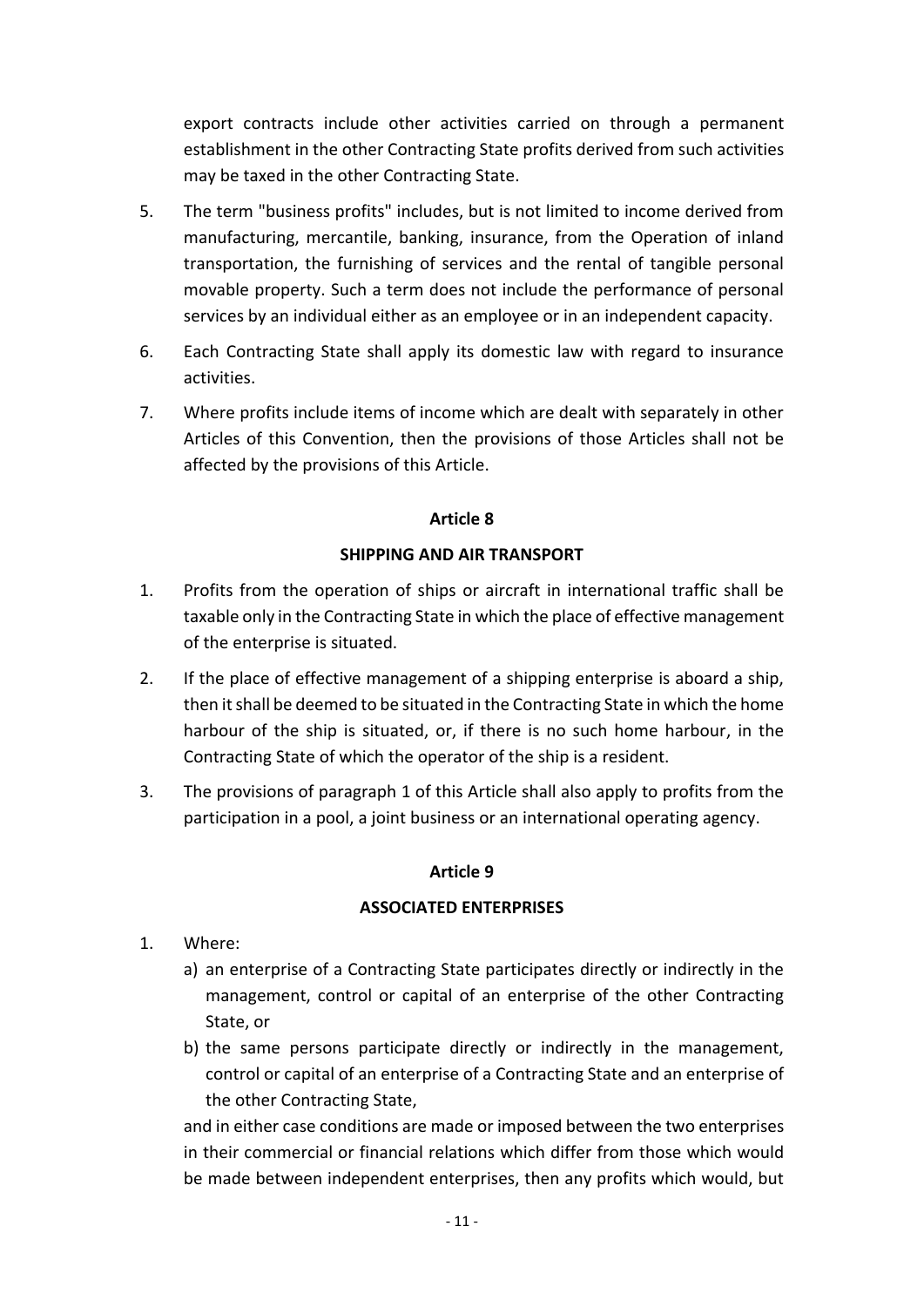for those conditions, have accrued to one of the enterprises, but, by reason of those conditions, have not so accrued, may be included in the profits of that enterprise and taxed accordingly.

2. **[Replaced by paragraph 1 of Article 17 of the MLI]** [Where a Contracting State includes in the profits of an enterprise of that State  $-$  and taxes accordingly  $$ profits on which an enterprise of the other Contracting State has been charged to tax in that other State and the profits so included are profits which would have accrued to the enterprise of the first-mentioned State if the conditions made between the two enterprises had been those which would have been made between independent enterprises, then that other State shall make an appropriate adjustment to the amount of the tax charged therein on those profits. In determining such adjustment, due regard shall be had to the other provisions of this Convention and the competent authorities of the Contracting States shall if necessary consult each other.]

*The following paragraph 1 of Article 17 of the MLI replaces paragraph 2 of Article 9 of this Convention:* 

## *ARTICLE 17 OF THE MLI – CORRESPONDING ADJUSTMENTS*

Where a [*Contracting State*] includes in the profits of an enterprise of that [*Contracting State*] — and taxes accordingly — profits on which an enterprise of the other [*Contracting State*] has been charged to tax in that other [*Contracting State*] and the profits so included are profits which would have accrued to the enterprise of the first-mentioned [*Contracting State*] if the conditions made between the two enterprises had been those which would have been made between independent enterprises, then that other [*Contracting State*] shall make an appropriate adjustment to the amount of the tax charged therein on those profits. In determining such adjustment, due regard shall be had to the other provisions of [*the Convention*] and the competent authorities of the [*Contracting States*] shall if necessary consult each other.

### **Article 10**

### **DIVIDENDS**

- 1. Dividends paid by a company which is a resident of a Contracting State to a resident of the other Contracting State may be taxed in that other State.
- 2. However, such dividends may also be taxed in the Contracting State of which the company paying the dividends is a resident and according to the laws of that State, but if the beneficial owner of the dividends is a resident of the other Contracting State, the tax so charged shall not exceed 5 per cent of the gross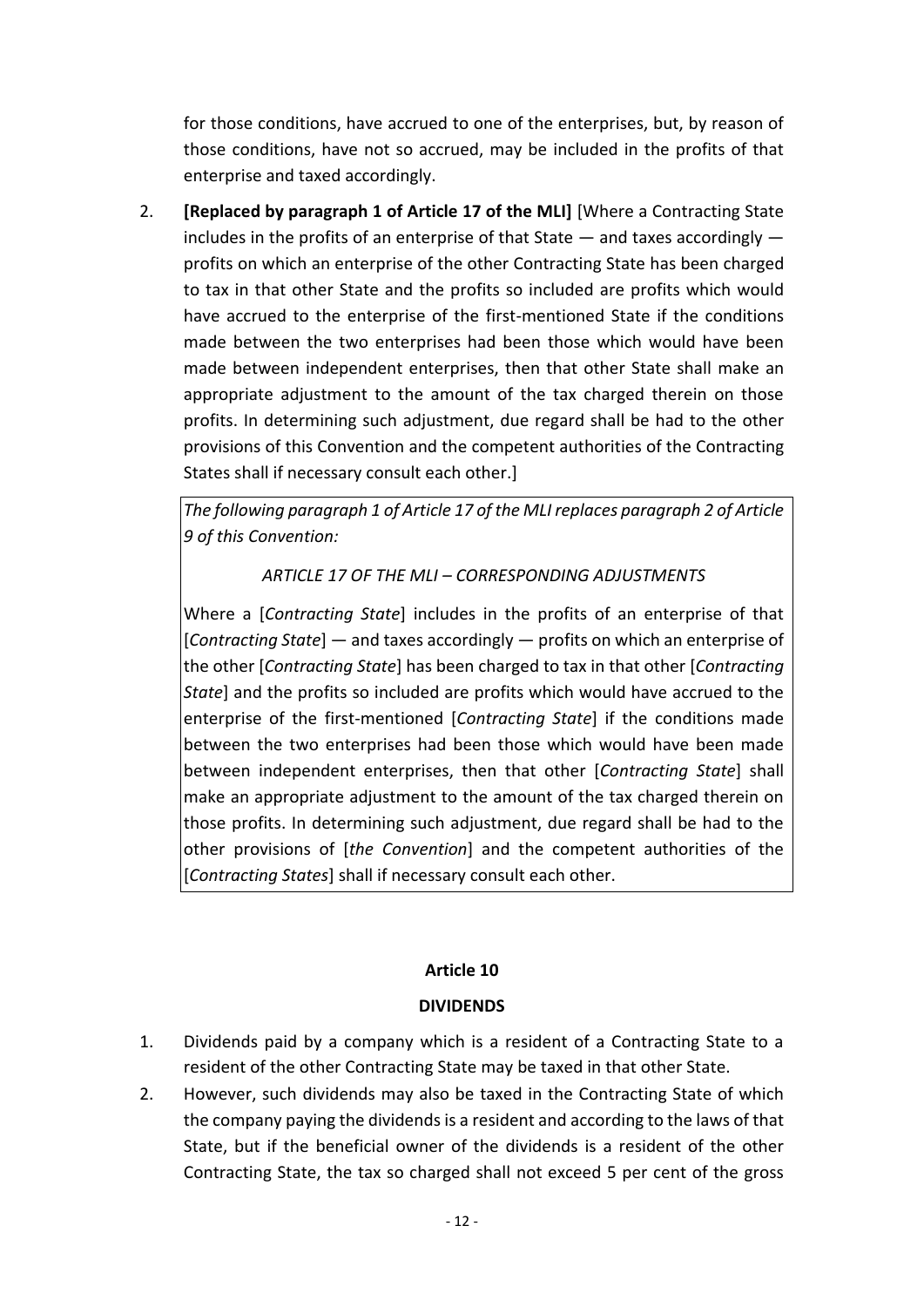amount of the dividends. This paragraph shall not affect the taxation of the company in respect of the profits out of which the dividends are paid.

- 3. The term "dividends" as used in this Article means income from shares, "jouissance" shares or "jouissance" rights, mining shares, founders' shares or other rights not being debt-claims, participating in profits, as well as income from other corporate rights which is subjected to the same taxation treatment as income from shares by the laws of the State of which the company making the distribution is a resident.
- 4. The provisions of paragraphs 1 and 2 of this Article shall not apply if the beneficial owner of the dividends, being a resident of a Contracting State, carries on business in the other Contracting State of which the company paying the dividends is a resident, through a permanent establishment situated therein, or performs in that other State independent personal services from a fixed base situated therein, and the holding in respect of which the dividends are paid is effectively connected with such permanent establishment or fixed base. In such case the provisions of Article 7 or Article 14 of this Convention, as the case may be, shall apply.
- 5. Where a company which is a resident of a Contracting State derives profits or income from the other Contracting State, that other State may not impose any tax on the dividends paid by the company, except insofar as such dividends are paid to a resident of that other State or insofar asthe holding in respect of which the dividends are paid is effectively connected with a permanent establishment or a fixed base situated in that other State, nor subject the company's undistributed profits to a tax on the company's undistributed profits, even if the dividends paid or the undistributed profits consist wholly or partly of profits or income arising in such other State.

### **Article 11**

### **INCOME FROM DEBT-CLAIMS**

- 1. Income from debt-claims arising in a Contracting State and beneficially owned by a resident of the other Contracting State shall be taxable only in that other State.
- 2. The term "income from debt-claims" as used in this Article means income from debt-claims of every kind, whether or not secured by mortgage and whether or not carrying a right to participate in the debtor's profits, and in particular, income from government securities and income from bonds or debentures, including premiums and prizes attaching to such securities, bonds or debentures. Penalty charges for late payment shall not be regarded as income from debt-claims for the purpose of this Article.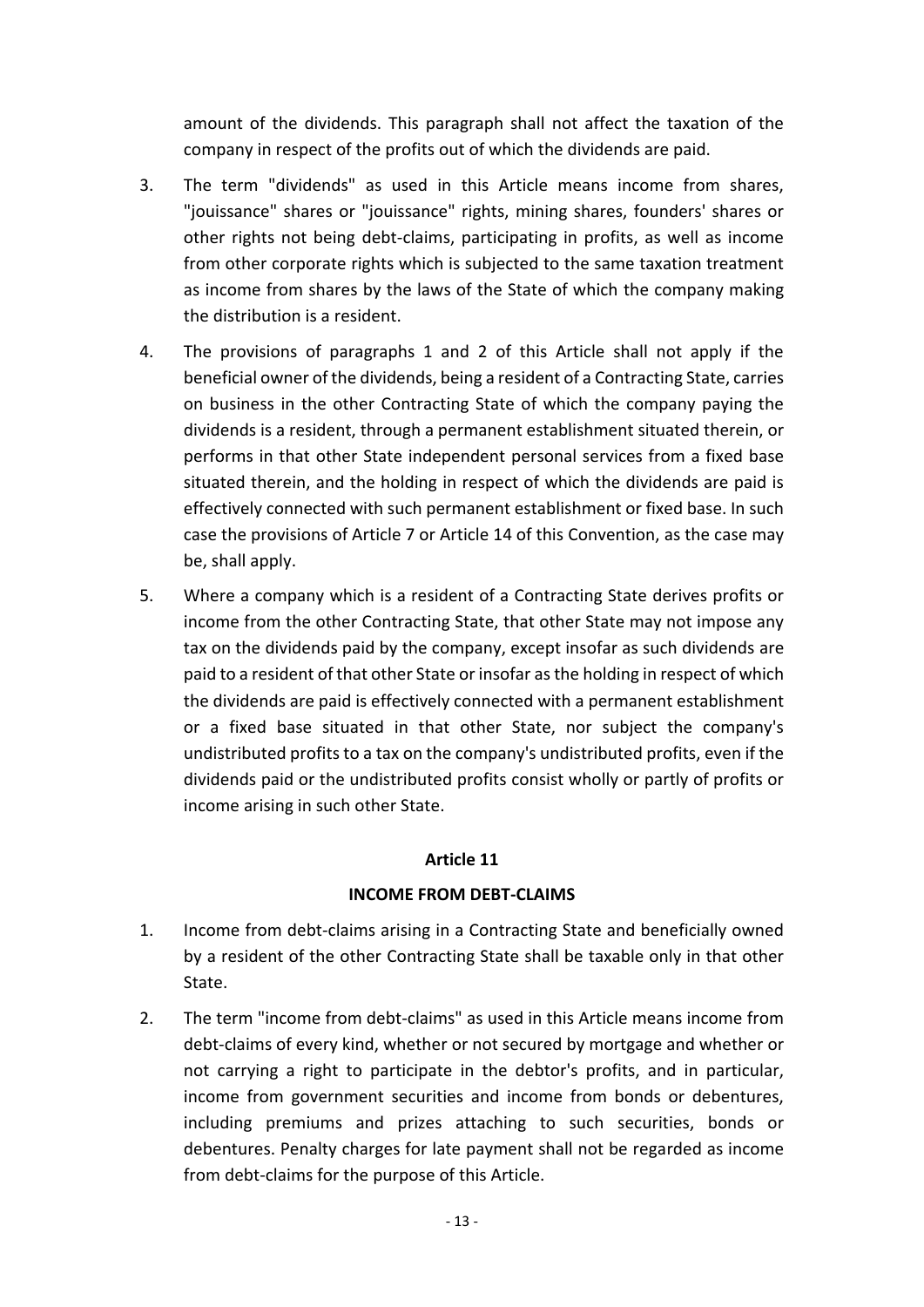- 3. The provisions of paragraph 1 of this Article shall not apply if the beneficial owner of the income from debt-claims, being a resident of a Contracting State, carries on business in the other Contracting State in which the income from debt-claims arises, through a permanent establishment situated therein, or performs in that other State independent personal services from a fixed base situated therein, and the debt-claim in respect of which such income is paid is effectively connected with such permanent establishment or fixed base. In such case the provisions of Article 7 or Article 14 of this Convention, as the case may be, shall apply.
- 4. Where, by reason of a special relationship between the payer and the beneficial owner or between both of them and some other person, the amount of the such income, having regard to the debt-claim for which it is paid, exceeds the amount which would have been agreed upon by the payer and the beneficial owner in the absence of such relationship, the provisions of this Article shall apply only to the last-mentioned amount. In such case, the excess part of the payments shall remain taxable according to the laws of each Contracting State, due regard being had to the other provisions of this Convention.

#### **ROYALTIES**

- 1. Royalties arising in a Contracting State and paid to a resident of the other Contracting State may be taxed in that other State.
- 2. However, such royalties may also be taxed in the Contracting State in which they arise and according to the laws of that Contracting State, but if the beneficial owner of the royalties is a resident of the other Contracting State, the tax so charged shall not exceed
	- a) 5 per cent of the gross amount of the royalties which are paid for the use of, or the right to use, industrial, commercial or scientific equipment;
	- b) 7 per cent of the gross amount of the royalties in all other cases.
- 3. The term "royalties" as used in this Article means payments of any kind received as a consideration for the use of, or the right to use, any copyright of literary, artistic or scientific work including cinematograph films, or films or tapes used for radio or television broadcasting, any patent, trade mark, design or model, plan, secret formula or process, or for the use of, or the right to use, industrial, commercial or scientific equipment, or for information concerning industrial, commercial or scientific experience.
- 4. The provisions of paragraphs 1 and 2 of this Article shall not apply if the beneficial owner of the royalties, being a resident of a Contracting State, carries on business in the other Contracting State in which the royalties arise, through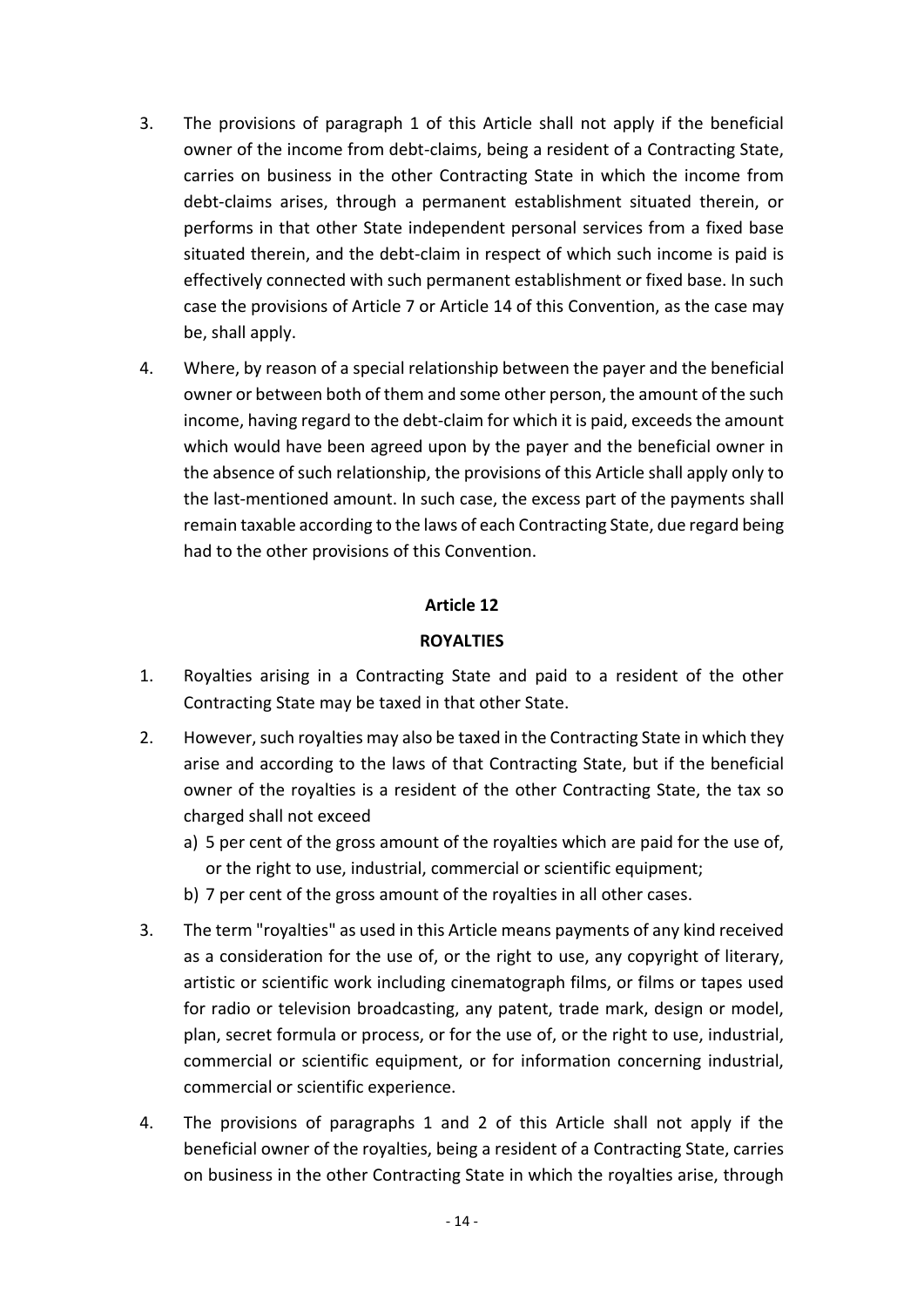a permanent establishment situated therein, or performs in that other State independent personal services from a fixed base situated therein, and the right or property in respect of which the royalties are paid is effectively connected with such permanent establishment or fixed base. In such case the provisions of Article 7 or Article 14 of this Convention, as the case may be, shall apply.

- 5. Royalties shall be deemed to arise in a Contracting State when the payer is a resident of that State. Where, however, the person paying the royalties, whether he is a resident of a Contracting State or not, has in a Contracting State a permanent establishment or a fixed base in connection with which the liability to pay the royalties was incurred, and such royalties are borne by such permanent establishment or fixed base, then such royalties shall be deemed to arise in the State in which the permanent establishment or fixed base is situated.
- 6. Where by reason of a special relationship between the payer and the beneficial owner or between both of them and some other person, the amount of the royalties, having regard to the use, right or information for which they are paid, exceeds the amount which would have been agreed upon by the payer and the beneficial owner in the absence of such relationship, the provisions of this Article shall apply only to the last-mentioned amount. In such case, the excess part of the payments shall remain taxable according to the laws of each Contracting State, due regard being had to the other provisions of this Convention.

### **Article 13**

#### **CAPITAL GAINS**

- 1. Gains derived by a resident of a Contracting State from the alienation of immovable property referred to in Article 6 of this Convention and situated in the other Contracting State may be taxed in that other State.
- 2. Gains from the alienation of movable property forming part of the business property of a permanent establishment which an enterprise of a Contracting State has in the other Contracting State, or of movable property pertaining to a fixed base available to a resident of a Contracting State in the other Contracting State for the purpose of performing independent personal services, including such gains from the alienation of such a permanent establishment (alone or with the whole enterprise) or of such fixed base, may be taxed in that other State.
- 3. Gains from the alienation of ships or aircraft operated in international traffic, or movable property pertaining to the operation of such ships or aircraft, shall be taxable only in the Contracting State in which the place of effective management of the enterprise is situated.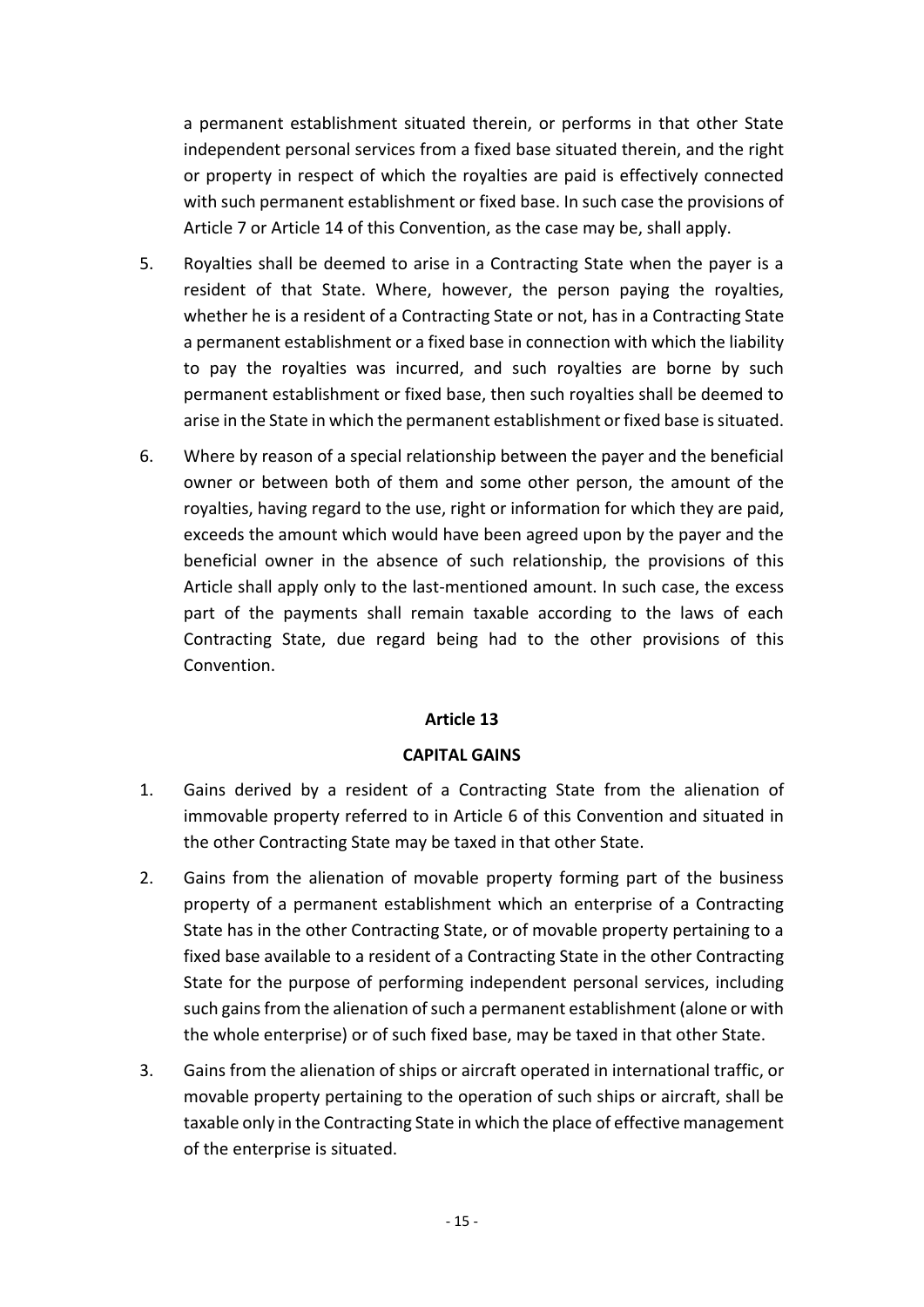- 4. Gains from the alienation of shares of the capital stock of a company the property of which consists directly or indirectly principally of immovable property situated in a Contracting State may be taxed in that State.
- 5. Gains from the alienation of shares other than those mentioned in paragraph 4 representing a participation of at least 25 per cent in a company which is a resident of a Contracting State may be taxed in that State.
- 6. Gains from the alienation of any property other than that referred to in the preceding paragraphs of this Article shall be taxable only in the Contracting State of which the alienator is a resident.

#### **INDEPENDENT PERSONAL SERVICES**

- 1. Income derived by a resident of a Contracting State in respect of professional services or other activities of an independent character shall be taxable only in that State except in the following circumstances, when such income may also be taxed in the other Contracting State:
	- a) if he has a fixed base regularly available to him in the other Contracting State for the purpose of performing his activities; in that case, only so much of the income as is attributable to that fixed base may be taxed in that other Contracting State; or
	- b) if his stay in the other Contracting State is for a period or periods amounting to or exceeding in the aggregate 183 days in any twelve-month period commencing or ending in the fiscal year concerned; in that case, only so much of the income as is derived from his activities performed in that other State may be taxed in that other State.
- 2. The term "professional services" includes especially, independent scientific, literary, artistic, educational or teaching activities as well as the independent activities of physicians, lawyers, engineers, architects, dentists and accountants.

### **Article 15**

#### **DEPENDENT PERSONAL SERVICES**

1. Subject to the provisions of Articles 16, 18, 19, 20 and 21 of this Convention, salaries, wages and other similar remuneration derived by a resident of a Contracting State in respect of an employment shall be taxable only in that State unless the employment is exercised in the other Contracting State. If the employment is so exercised, such remuneration as is derived therefrom may be taxed in that other State.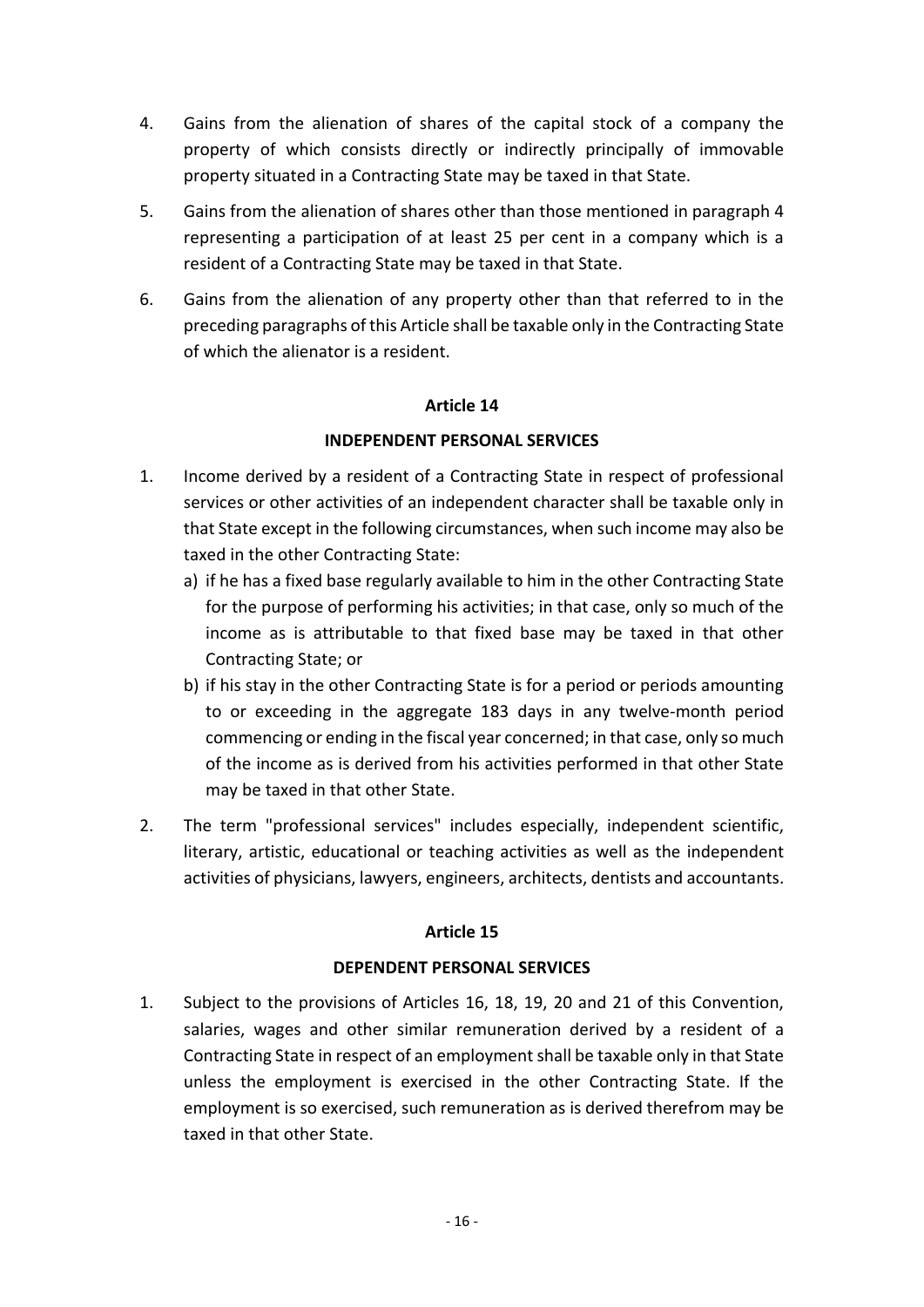- 2. Notwithstanding the provisions of paragraph 1 of this Article, remuneration derived by a resident of a Contracting State in respect of an employment exercised in the other Contracting State shall be taxable only in the firstmentioned State if:
	- a) the recipient is present in the other State for a period or periods not exceeding in the aggregate 183 days in any twelve month period commencing or ending in the fiscal year concerned, and
	- b) the remuneration is paid by, or on behalf of, an employer who is not a resident of the other State, and
	- c) the remuneration is not borne by a permanent establishment or a fixed base which the employer has in the other State.
- 3. Notwithstanding the preceding provisions of this Article, remuneration derived in respect of an employment exercised aboard a ship or aircraft operated in international traffic may be taxed in the Contracting State in which the place of effective management of the enterprise is situated.

### **DIRECTORS' FEES**

Directors' fees and other similar payments derived by a resident of a Contracting State in his capacity as a member of the board of directors of a company which is a resident of the other Contracting State may be taxed in that other State.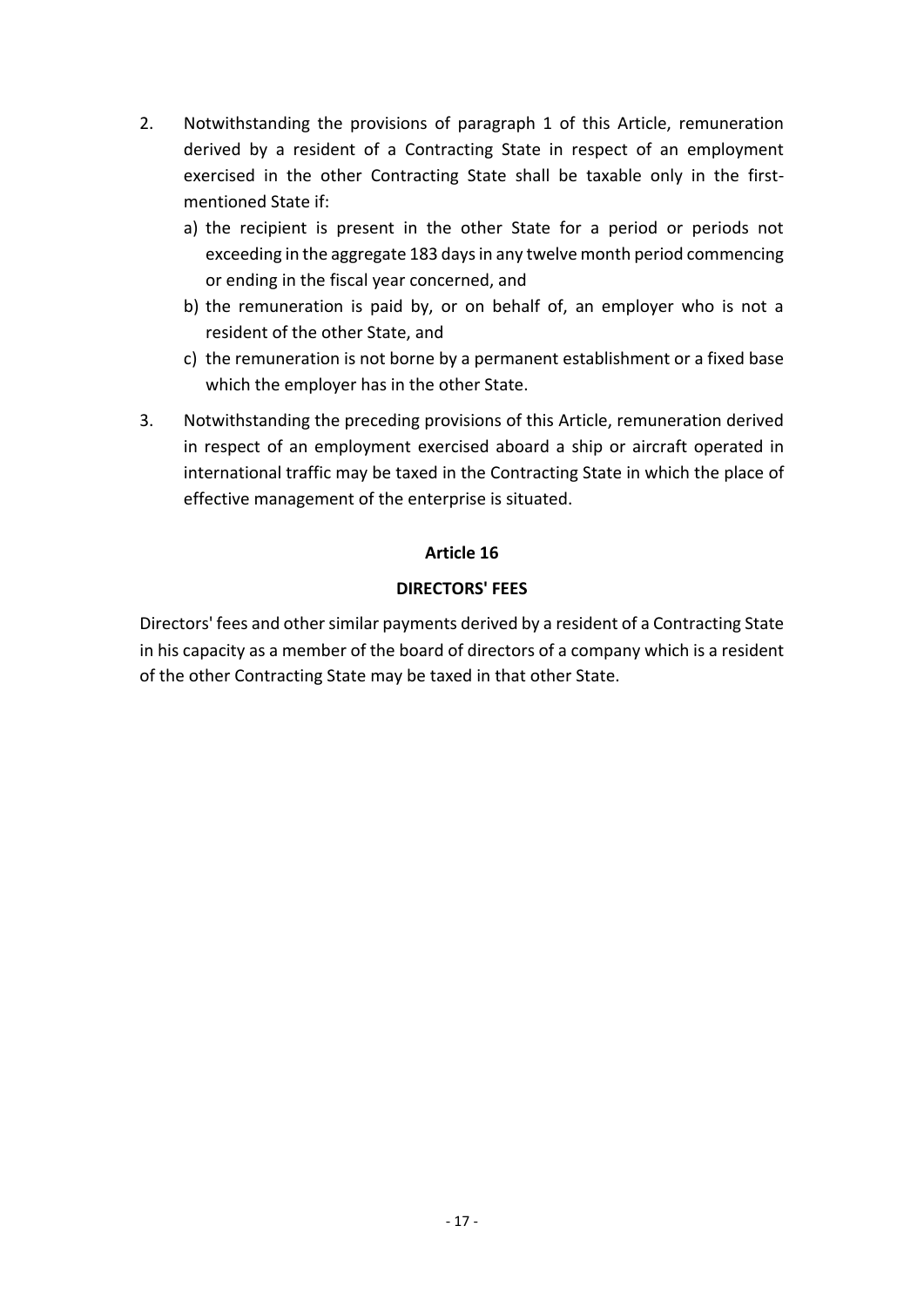#### **ARTISTES AND SPORTSPERSONS**

- 1. Notwithstanding the provisions of Articles 14 and 15 of this Convention, income derived by a resident of a Contracting State as an entertainer, such as a theatre, motion picture, radio or television artiste, or a musician, or as a sportsperson, from his personal activities as such exercised in the other Contracting State, may be taxed in that other State.
- 2. Where income in respect of personal activities exercised by an entertainer or a sportsperson in his capacity as such accrues not to the entertainer or sportsperson himself but to another person, that income may, notwithstanding the provisions of Articles 7, 14 and 15 of this Convention, be taxed in the Contracting State in which the activities of the entertainer or sportsperson are exercised.
- 3. Paragraphs 1 and 2 of this Article shall not apply to income derived by a resident of a Contracting State from activities exercised in the other Contracting State if the visit to that other State is supported wholly or mainly by public funds of the first-mentioned State, a political subdivision or a local authority thereof, or takes place under a cultural agreement or arrangement between the Governments of the Contracting States. In such case, the income shall be taxable only in the Contracting State of which the entertainer or sportsperson is a resident.

#### **Article 18**

### **PENSIONS**

Pensions and other similar payments arising in a Contracting State and paid to a resident of the other Contracting State shall be taxable only in the first-mentioned State.

### **Article 19**

#### **GOVERNMENT SERVICE**

- 1. a Salaries, wages and other similar remuneration paid by a Contracting State or an administrative subdivision, a local authority or statutory body thereof to an individual in respect of services rendered to that State, subdivision, authority or body shall be taxable only in that State.
	- b) However, such salaries, wages and other similar remuneration shall be taxable only in the other Contracting State if the services are rendered in that State and the individual is a resident of that State who:
		- (i) is a national of that State; or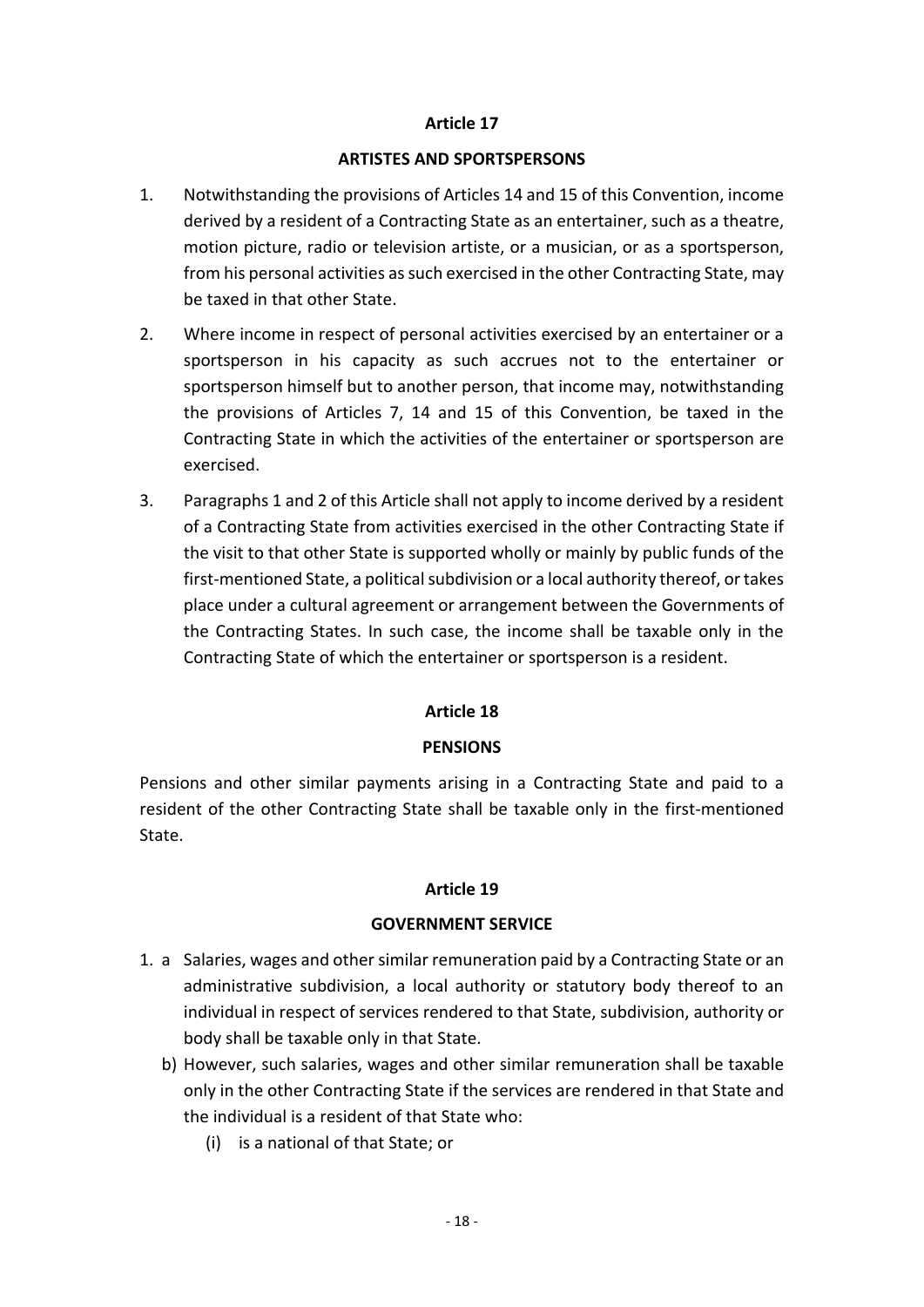- (ii) did not become a resident of that State solely for the purpose of rendering the services.
- 2. The provisions of Articles 15, 16 and 17 of this Convention shall apply to salaries, wages and other similar remuneration in respect of services rendered in connection with a business carried on by a Contracting State or an administrative subdivision, a local authority or statutory body thereof.

#### **TEACHERS AND RESEARCHERS**

- 1. An individual who is or was a resident of a Contracting State immediately before making a visit to the other Contracting State and who, at the invitation of an university, college, school, or other similar educational institution or scientific research institution, visits that other Contracting State solely for the purpose of teaching or research or both at such educational or research institution, shall be exempt from tax in that other State on any remuneration derived from such teaching or research for a period not exceeding two years.
- 2. The provision of paragraph 1 of this Article shall not apply to income from research if such research is undertaken primarily for the private benefit of a specific person or persons.

#### **Article 21**

#### **STUDENTS**

Payments which a student or business trainee or apprentice who is or was immediately before visiting a Contracting State a resident of the other Contracting State and who is present in the first-mentioned State solely for the purpose of his education or training receives for the purpose of his maintenance, education or training shall not be taxed in that State, provided that such payments arise from sources outside that State.

### **Article 22**

### **OTHER INCOME**

- 1. Items of income of a resident of a Contracting State, wherever arising, not dealt with in the foregoing Articles of this Convention shall be taxable only in that State.
- 2. The provisions of paragraph 1 of this Article shall not apply to income, other than income from immovable property as defined in paragraph 2 of Article 6 of this Convention, if the recipient of such income, being a resident of a Contracting State, carries on business in the other Contracting State through a permanent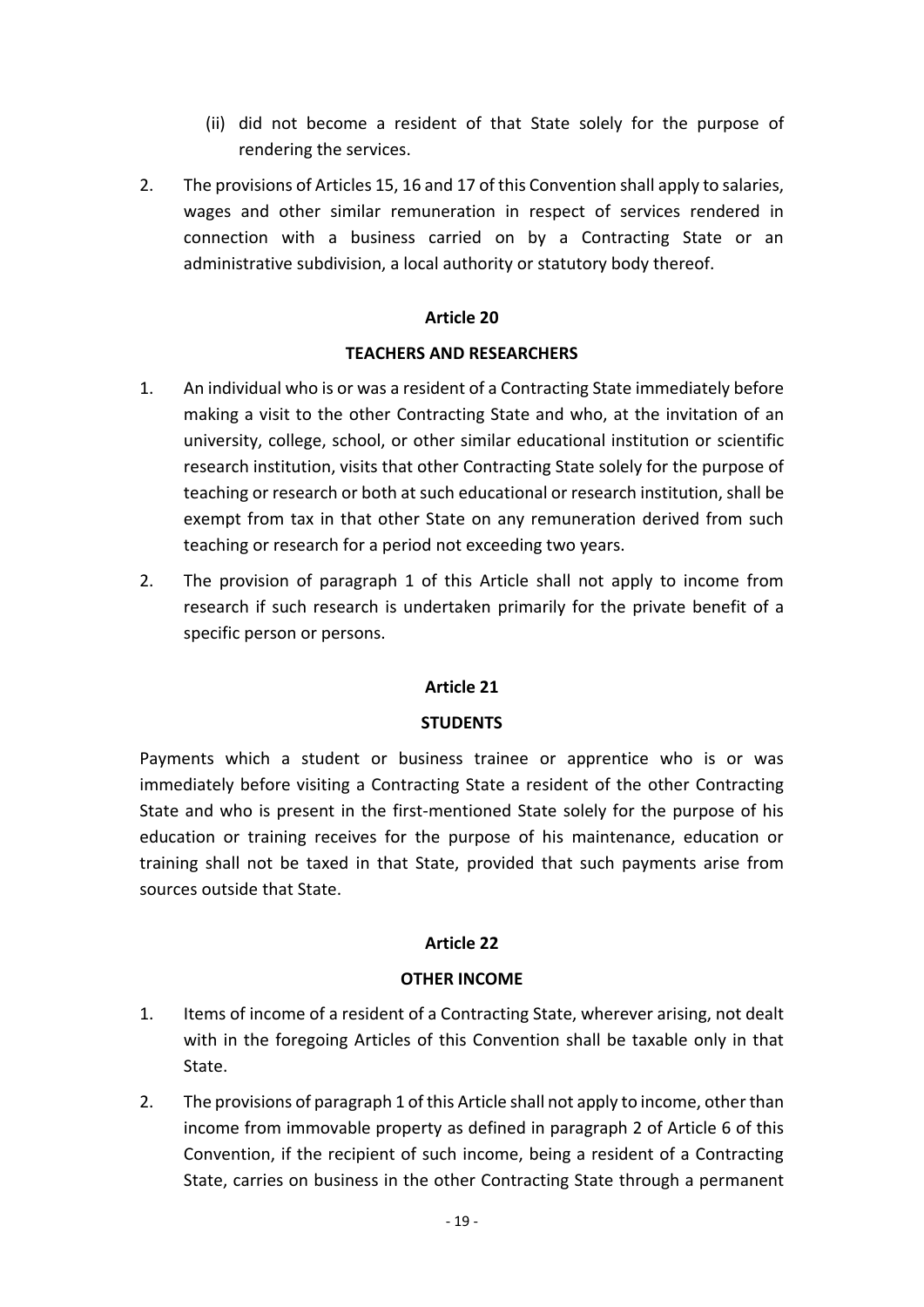establishment situated therein, or performs in that other State independent personal services from a fixed base situated therein, and the right or property in respect of which the income is paid is effectively connected with such permanent establishment or fixed base. In such case the provisions of Article 7 or Article 14 of this Convention, as the case may be, shall apply.

### **Article 23**

### **CAPITAL**

- 1. Capital represented by immovable property referred to in Article 6 of this Convention, owned by a resident of a Contracting State and situated in the other Contracting State, may be taxed in that other Contracting State.
- 2. Capital represented by movable property forming part of the business property of a permanent establishment which an enterprise of a Contracting State has in the other Contracting State or by movable property pertaining to a fixed base available to a resident of a Contracting State in the other Contracting State for the purpose of performing independent personal services, may be taxed in that other Contracting State.
- 3. Capital represented by ships and aircraft operated by an enterprise of a Contracting State in international traffic and by movable property pertaining to the operation of such ships and aircraft shall be taxable only in the Contracting State in which the place of effective management of the enterprise is situated.
- 4. All other elements of capital of a resident of a Contracting State shall be taxable only in that Contracting State.

#### **Article 24**

#### **ELIMINATION OF DOUBLE TAXATION**

Double taxation shall be eliminated as follows:

- 1. In the case of the Kingdom of Saudi Arabia:
	- a) where a resident of the Kingdom of Saudi Arabia derives income or owns capital which, in accordance with the provisions of this Convention, may be taxed in Luxembourg, the Kingdom of Saudi Arabia shall, subject to the provisions of sub-paragraph b) of paragraph 2 of this Article, exempt such income or capital from tax;
	- b) where a capital company which is a resident of the Kingdom of Saudi Arabia derives items of income which, in accordance with the provisions of this Convention, may be taxed in Luxembourg, the Kingdom of Saudi Arabia shall allow as a deduction from the tax on the income of that capital company an amount equal to the tax paid in Luxembourg. Such deduction shall not,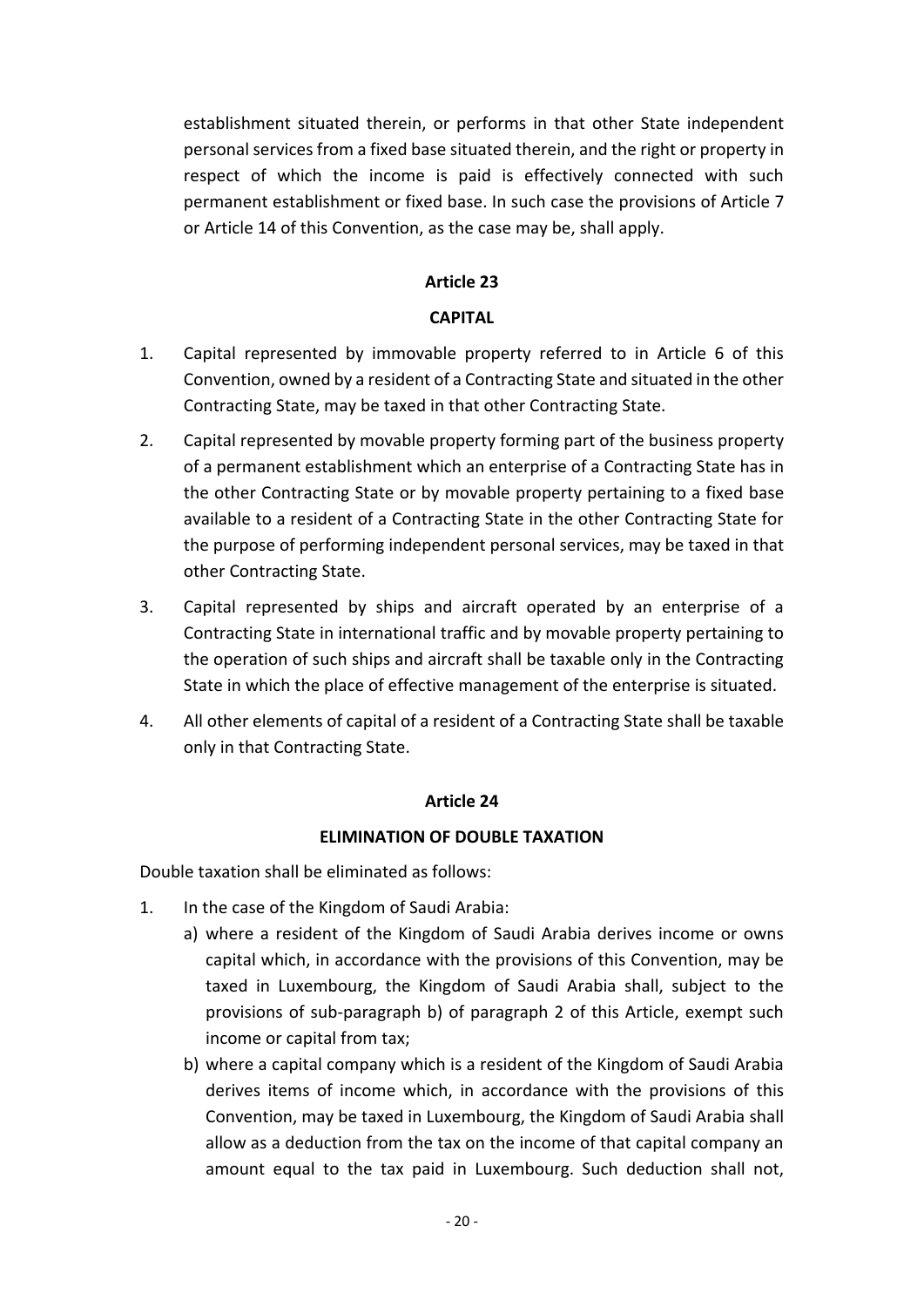however, exceed that part of the tax, as computed before the deduction is given, which is attributable to such items of income derived from Luxembourg;

- c) the methods for elimination of double taxation will not prejudice to the provisions of the Zakat collection regime as regards Saudi nationals.
- 2. In the case of Luxembourg:

Subject to the provisions of Luxembourg law regarding the elimination of double taxation which shall not affect the general principle hereof:

- a) where a resident of Luxembourg derives income or owns capital which, in accordance with the provisions of this Convention, may be taxed in Saudi Arabia, Luxembourg shall, subject to the provisions of sub-paragraphs b), c) and d), exempt such income or capital from tax, but may, in order to calculate the amount of tax on the remaining income or capital of the resident, apply the same rates of tax as if the income or capital had not been exempted;
- b) where a resident of Luxembourg derives income which, in accordance with the provisions of Articles 7, 10, 12, 13(2) and 17 may be taxed in Saudi Arabia, Luxembourg shall allow as a deduction from the tax on the income of that resident an amount equal to the tax paid in Saudi Arabia, but only, with respect to Articles 7 and 13(2), if the business profits and the capital gains are not derived from activities in agriculture, industry, infrastructure and tourism in Saudi Arabia. Such deduction shall not, however, exceed that part of the tax, as computed before the deduction is given, which is attributable to such items of income derived from Saudi Arabia;
- c) where a company which is a resident of Luxembourg derives dividends from Saudi Arabia sources, Luxembourg shall exempt such dividends from tax, provided that the company which is a resident of Luxembourg holds directly at least 10 per cent of the capital of the company paying the dividends since the beginning of the accounting year and if this company is subject in Saudi Arabia to an income tax corresponding to the Luxembourg corporation tax. The above-mentioned shares in the Saudi Arabia company are, under the same conditions, exempt from the Luxembourg capital tax. This exemption under this sub-paragraph shall also apply notwithstanding that the Saudi Arabia company is exempted from tax or taxed at a reduced rate in Saudi Arabia and if these dividends are derived out of profits from activities in agriculture, industry, infrastructure or tourism in Saudi Arabia;
- d) the provisions of sub-paragraph a) shall not apply to income derived or capital owned by a resident of Luxembourg where Saudi Arabia applies the provisions of this Convention to exempt such income or capital from tax or applies the provisions of paragraph 2 of Articles 10 and 12 to such income.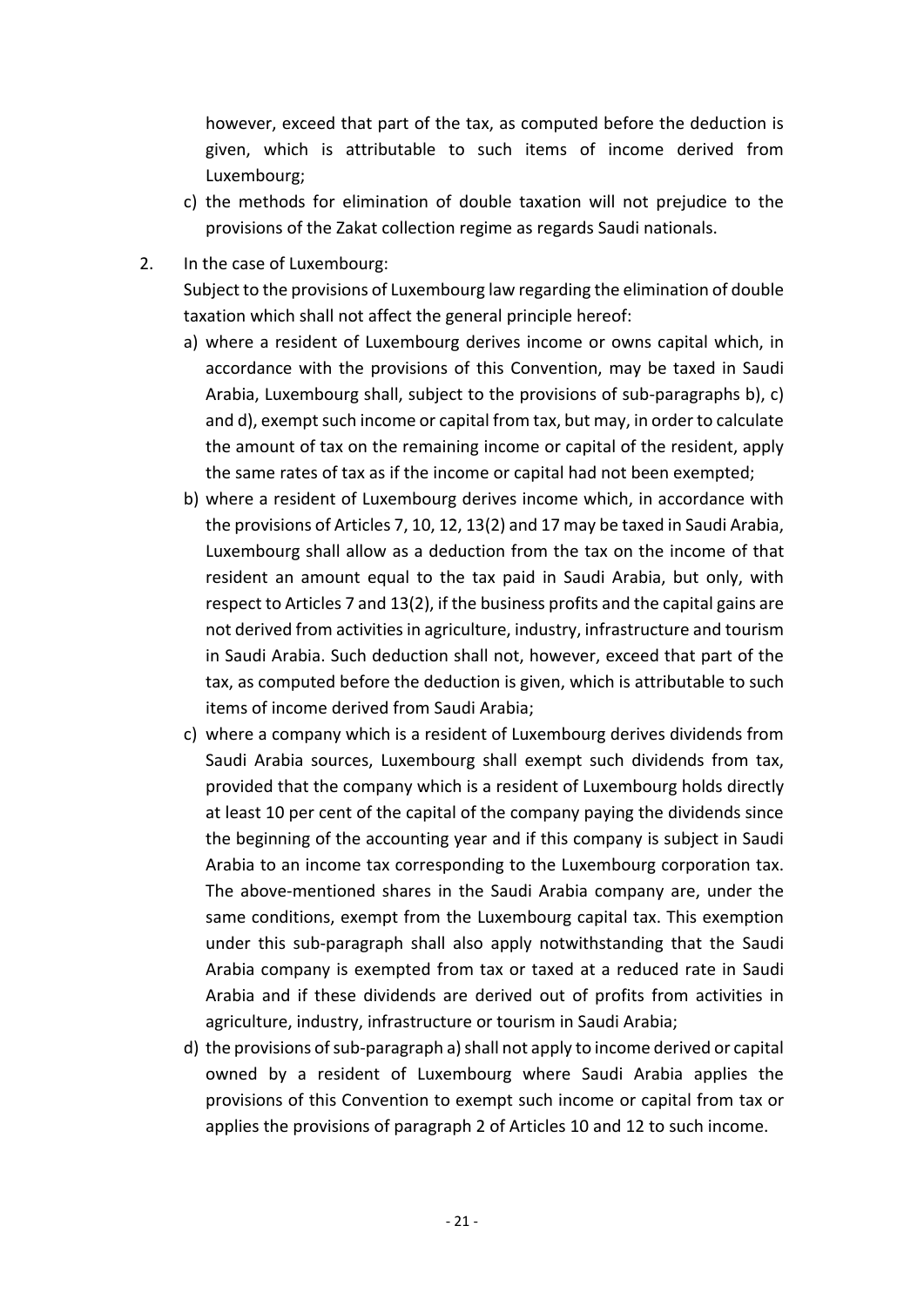#### **MUTUAL AGREEMENT PROCEDURE**

1. **[The first sentence of paragraph 1 of Article 25 of this Convention is replaced by the first sentence of paragraph 1 of Article 16 of the MLI]** [Where a person considers that the actions of one or both of the Contracting States result or will result for him in taxation not in accordance with the provisions of this Convention, he may, irrespective of the remedies provided by the domestic law of those States, present his case to the competent authority of the Contracting State of which he is a resident.]

*The following first sentence of paragraph 1 of Article 16 of the MLI replaces the first sentence of paragraph 1 of Article 25 of this Convention:<sup>1</sup>*

*ARTICLE 16 OF THE MLI – MUTUAL AGREEMENT PROCEDURE*

Where a person considers that the actions of one or both of the [*Contracting States*] result or will result for that person in taxation not in accordance with the provisions of [*this Convention*], that person may, irrespective of the remedies provided by the domestic law of those [*Contracting States*], present the case to the competent authority of either [*Contracting State*].

The case must be presented within three years from the first notification of the action resulting in taxation not in accordance with the provisions of the Convention.

- 2. The competent authority shall endeavour, if the objection appears to it to be justified and if it is not itself able to arrive at a satisfactory solution, to resolve the case by mutual agreement with the competent authority of the other Contracting State, with a view to the avoidance of taxation which is not in accordance with the Convention. Any agreement reached shall be implemented notwithstanding any time limits in the domestic law of the Contracting States.
- 3. The competent authorities of the Contracting States shall endeavour to resolve by mutual agreement any difficulties or doubts arising as to the interpretation or application of the Convention. They may also consult together for the elimination of double taxation in cases not provided for in this Convention.
- 4. The competent authorities of the Contracting States may communicate with each other for the purpose of reaching an agreement in the sense of the preceding paragraphs.

1

 $1$  In accordance with paragraph 4 of Article 35 of the MLI, Article 16 of the MLI has effect with respect to this Convention for a case presented to the competent authority of a Contracting State on or after 1 May 2020, except for cases that were not eligible to be presented as of that date under the Convention prior to its modification by the MLI, without regard to the taxable period to which the case relates.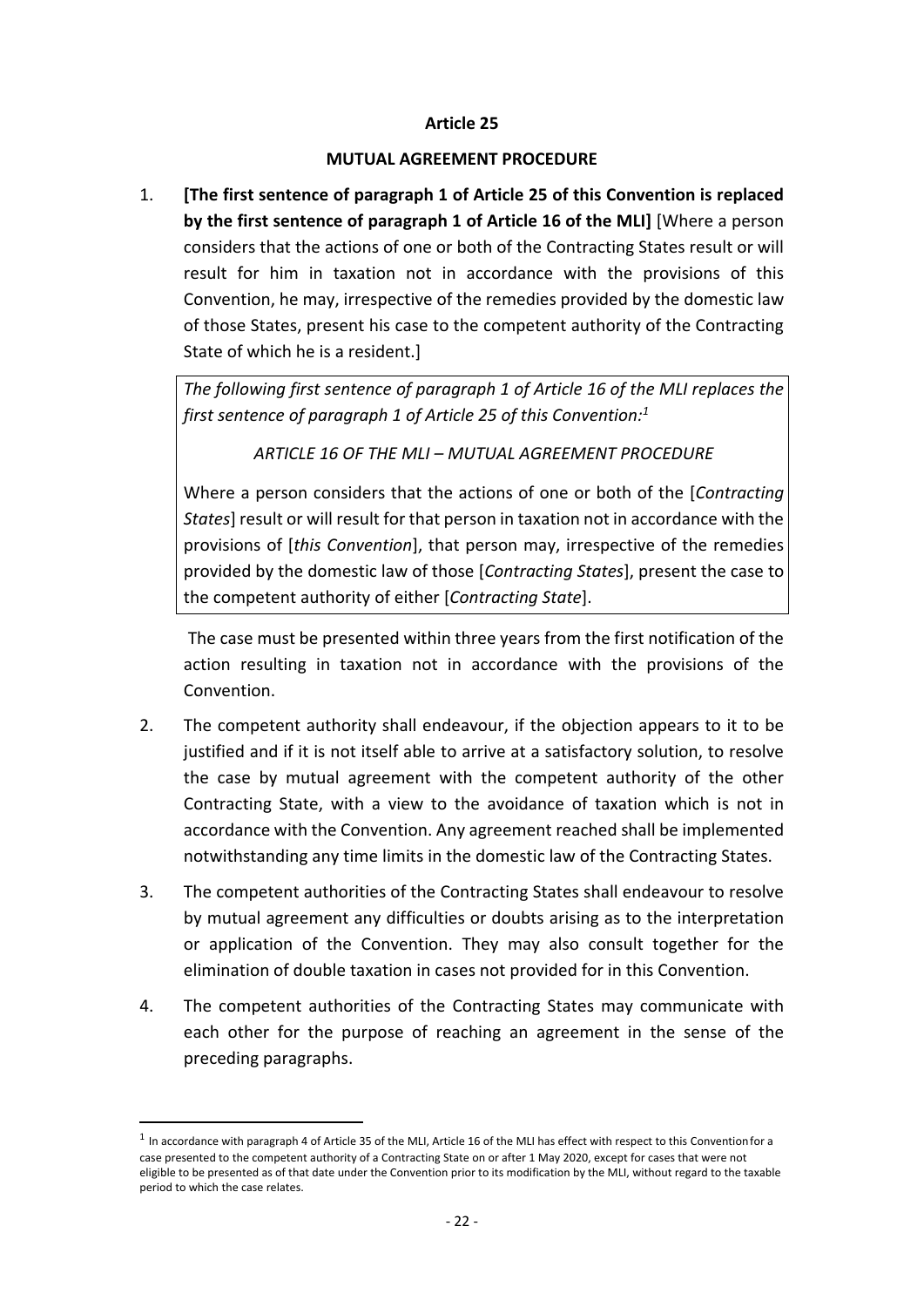#### **EXCHANGE OF INFORMATION**

- 1. The competent authorities of the Contracting States shall exchange such information as is foreseeably relevant for carrying out the provisions of this Convention or to the administration or enforcement of the domestic laws of the Contracting States concerning taxes covered by this Convention insofar as the taxation thereunder is not contrary to this Convention. The exchange of information is not restricted by Article 1 of this Convention.
- 2. Any information received under paragraph 1 of this Article by a Contracting State shall be treated as secret in the same manner as information obtained under the domestic laws of that State and shall be disclosed only to persons or authorities (including courts and administrative bodies) concerned with the assessment or collection of, the enforcement or prosecution in respect of, the determination of appeals in relation to the taxes referred to in paragraph 1 of this Article, or the oversight of the above. Such persons or authorities shall use the information only for such purposes. They may disclose the information in public court proceedings or in judicial decisions.
- 3. In no case shall the provisions of paragraphs 1 and 2 of this Article be construed so as to impose on a Contracting State the obligation:
	- a) to carry out administrative measures at variance with the laws and administrative practice of that or of the other Contracting State;
	- b) to supply information which is not obtainable under the laws or in the normal course of the administration of that or of the other Contracting State;
	- c) to supply information which would disclose any trade, business, industrial, commercial or professional secret or trade process or information the disclosure of which would be contrary to public policy.
- 4. If information is requested by a Contracting State in accordance with this Article, the other Contracting State shall use its information gathering measures to obtain the requested information, even though that other State may not need such information for its own tax purposes. The obligation contained in the preceding sentence is subject to the limitations of paragraph 3 but in no case shall such limitations be construed to permit a Contracting State to decline to supply information solely because it has no domestic interest in such information.
- 5. In no case shall the provisions of paragraph 3 of this Article be construed to permit a Contracting State to decline to supply information upon request solely because the information is held by a bank, other financial institution, nominee or person acting in an agency or a fiduciary capacity or because it relates to ownership interests in a person.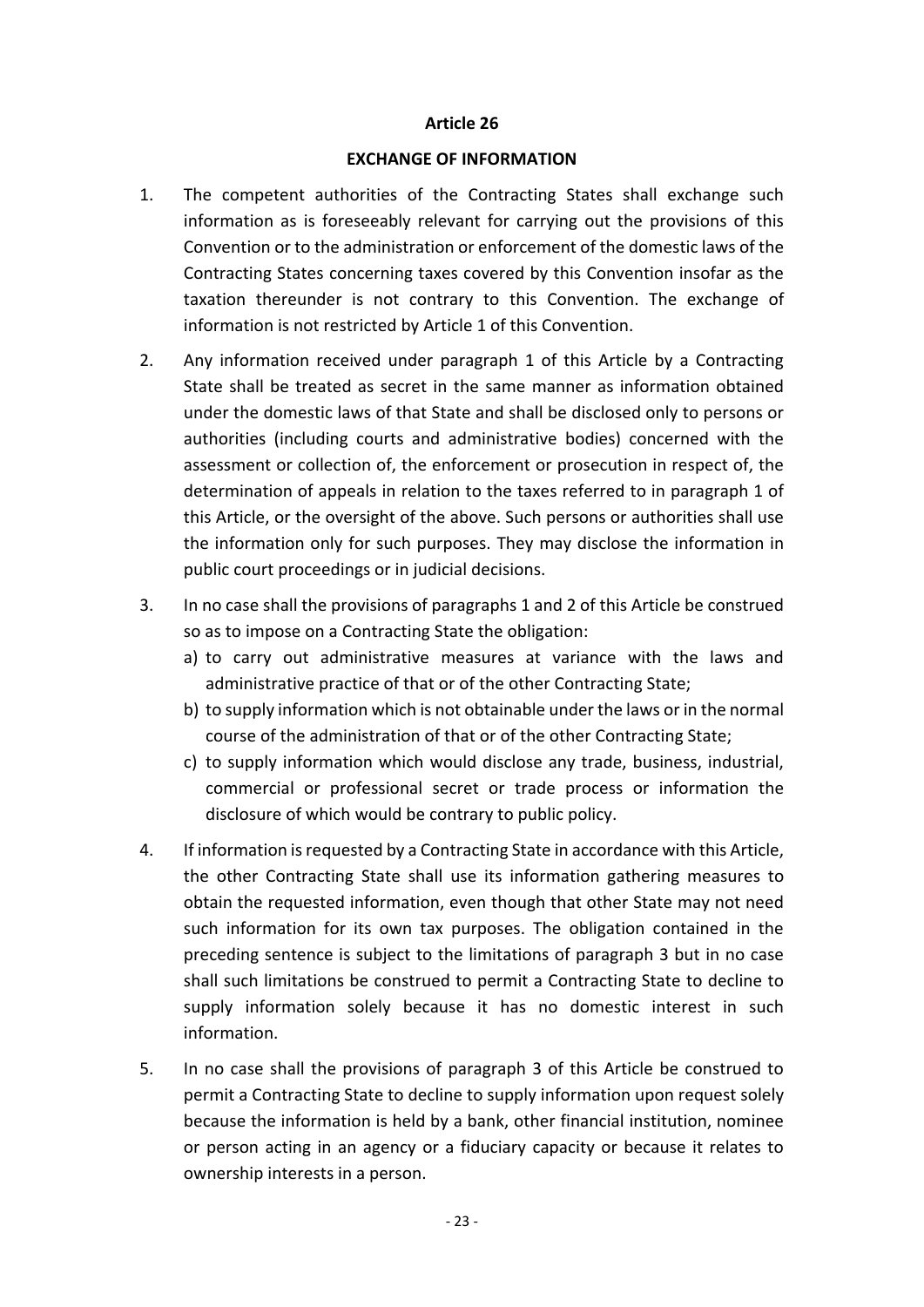### **MEMBERS OF DIPLOMATIC MISSIONS AND CONSULAR POSTS**

Nothing in this Convention shall affect the fiscal privileges of members of diplomatic missions or consular posts under the general rules of international law or under the provisions of special agreements.

*The following paragraph 1 of Article 7 of the MLI applies and supersedes the provisions of this Convention:*

> *ARTICLE 7 OF THE MLI – PREVENTION OF TREATY ABUSE* (*Principal purposes test provision)*

Notwithstanding any provisions of [*the Convention*], a benefit under [*the Convention*] shall not be granted in respect of an item of income or capital if it is reasonable to conclude, having regard to all relevant facts and circumstances, that obtaining that benefit was one of the principal purposes of any arrangement or transaction that resulted directly or indirectly in that benefit, unless it is established that granting that benefit in these circumstances would be in accordance with the object and purpose of the relevant provisions of [*the Convention*].

### **Article 28**

### **ENTRY INTO FORCE**

- 1. The Contracting States shall notify each other in writing, through diplomatic channels, that the procedures required by its law for the entry into force of this Convention have been fulfilled. This Convention shall enter into force on the first day of the second month following the month in which the latter of these notifications was received.
- 2. This Convention shall have effect:
	- a) with regard to taxes withheld at source, in respect of amounts paid on or after the first day of January next following the date upon which the Convention enters into force; and
	- b) with regard to other taxes, in respect of taxable years beginning on or after the first day of January next following the date upon which the Convention enters into force.

## **Article 29**

### **TERMINATION**

1. This Convention shall remain in force until terminated by a Contracting State. Either of the Contracting States may terminate this Convention, through the diplomatic channels, by giving to the other Contracting State written notice of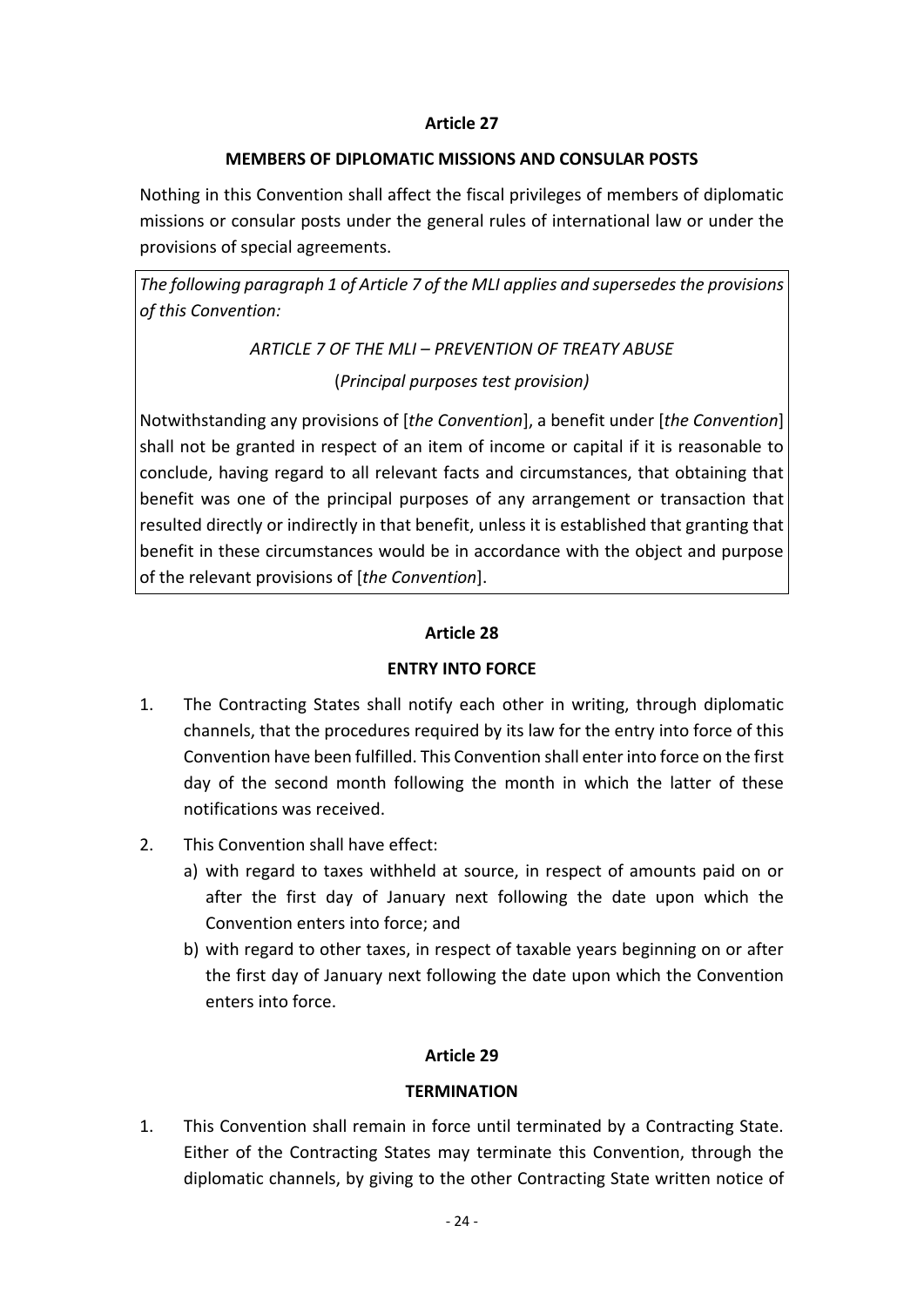termination at least six months before the end of any calendar year beginning after the expiration of a period of five years from the date of its entry into force.

- 2. This Convention shall cease to have effect:
	- a) with regard to taxes withheld at source, in respect of amounts paid after the end of the calendar year in which such notice is given; and
	- b) with regard to other taxes, in respect of taxable years beginning after the end of the calendar year in which such notice is given.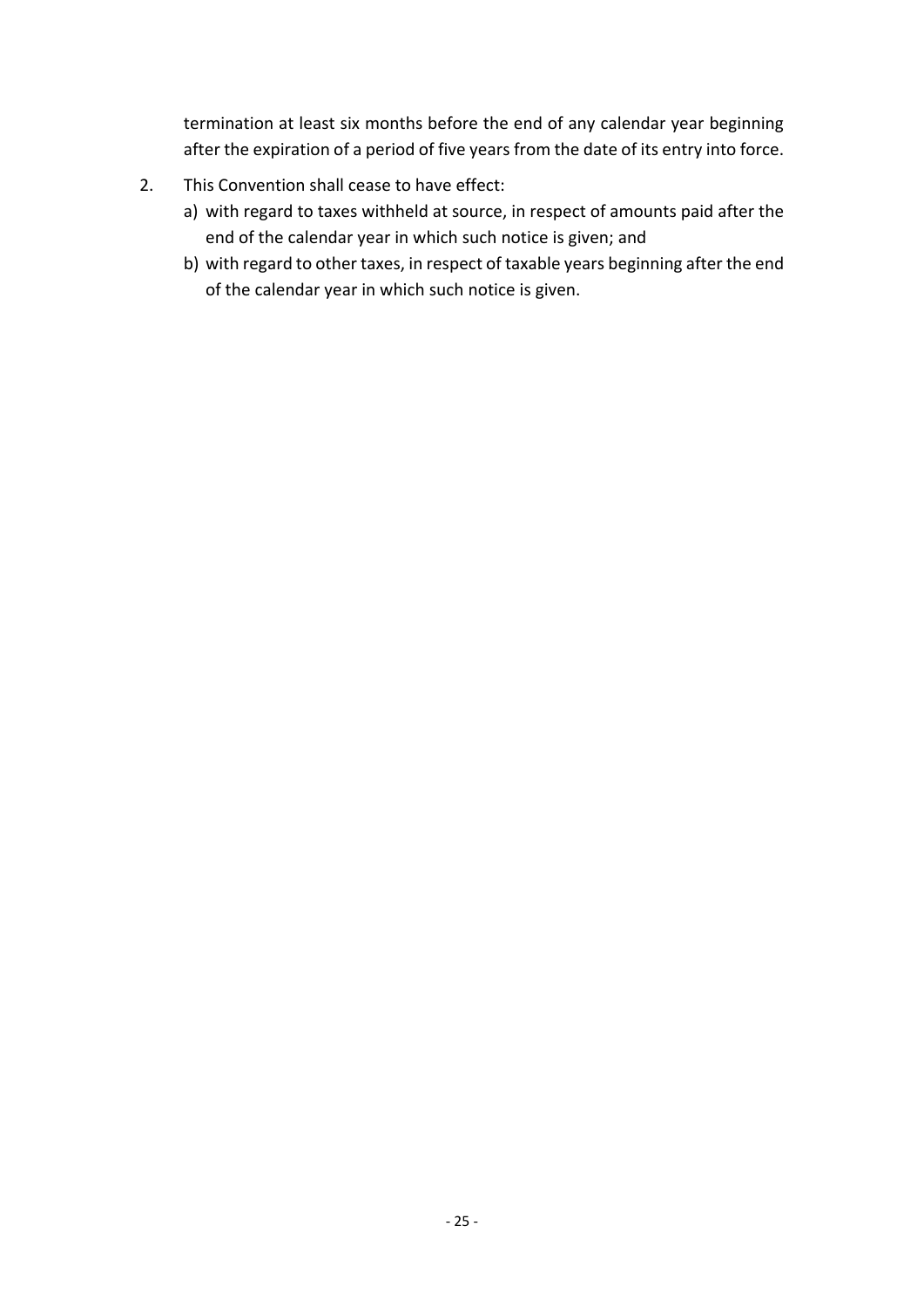#### **PROTOCOL**

At the moment of signing the Convention between the Government of the Grand Duchy of Luxembourg and the Government of the Kingdom of Saudi Arabia for the avoidance of double taxation and the prevention of tax evasion with respect to taxes on income and on capital, the undersigned have agreed that the following provisions shall form an integral part of the Convention:

### **I. With reference to Article 4 of the Convention:**

- 1. A legal person organized under the laws of a Contracting State and that is generally exempt from tax or not liable to tax in that State and is established and maintained in that State either:
	- a) for a religious, charitable, educational, scientific, or other similar purpose; or
	- b) to provide pensions or other similar benefits to employees
	- shall be considered as a resident of that Contracting State.
- 2. A collective investment vehicle which is established in a Contracting State shall be considered as a resident of the Contracting State in which it is established and as the beneficial owner of the income it receives.

### **II. With reference to Article 26 of the Convention:**

- 1. The competent authority of the applicant State shall provide the following information to the competent authority of the requested State when making a request for information under the Convention to demonstrate the foreseeable relevance of the information to the request:
	- a) the identity of the person under examination or investigation;
	- b) a statement of the information sought including its nature and the form in which the applicant State wishes to receive the information from the requested State;
	- c) the tax purpose for which the information is sought;
	- d) grounds for believing that the information requested is held in the requested State or is in the possession or control of a person within the jurisdiction of the requested State;
	- e) to the extent known the name and address of any person believed to be in possession of the requested information;
	- f) a statement that the applicant State has pursued all means available in its own territory to obtain the information, except those that would give rise to disproportionate difficulties.
- 2. It is understood that paragraph 5 of Article 26 of the Convention does not require the Contracting States to exchange information on a spontaneous or automatic basis.
- 3. It is understood that the information received under Article 26 of the Convention by a Contracting State shall be used only for the purpose of